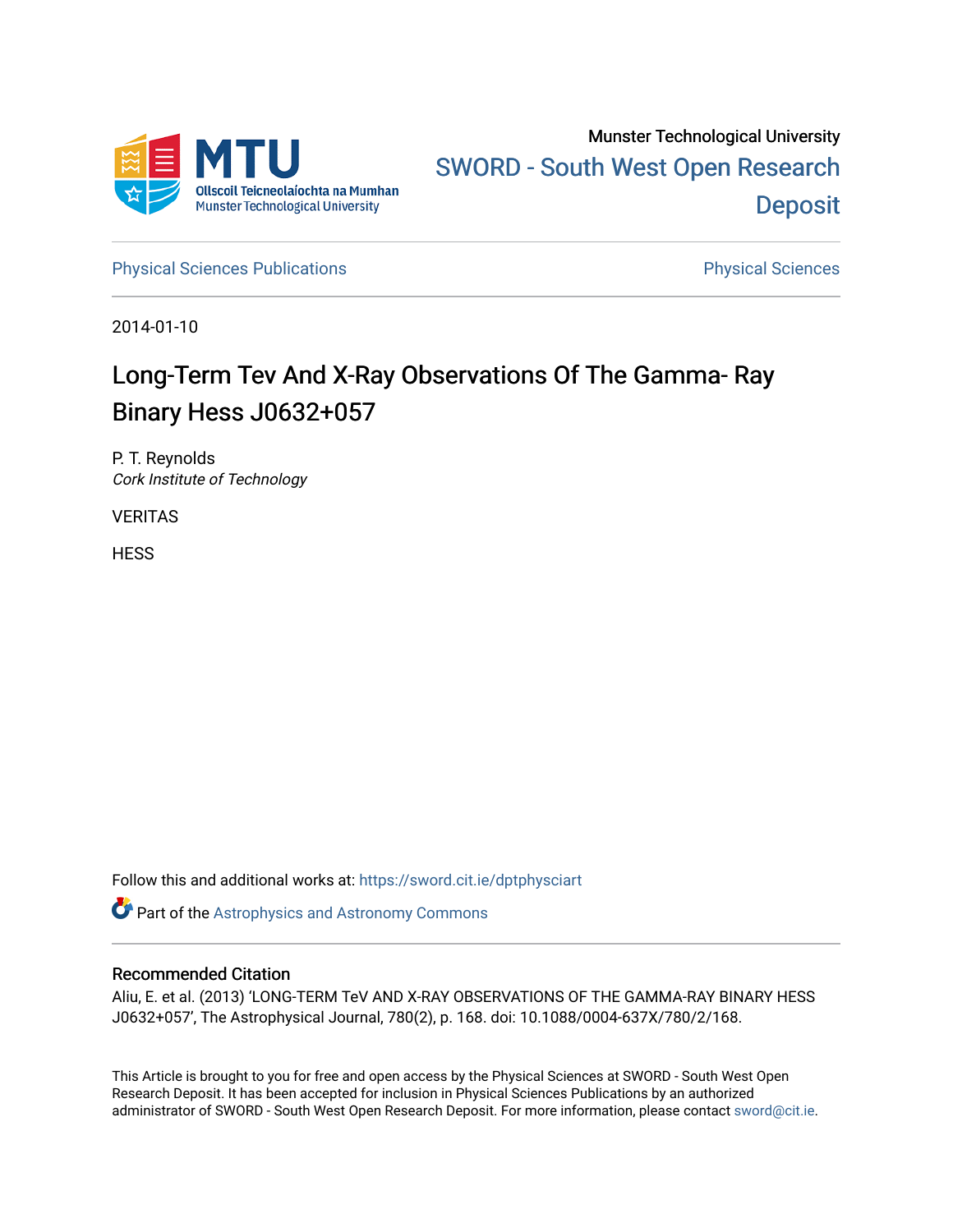# LONG-TERM TeV AND X-RAY OBSERVATIONS OF THE GAMMA-RAY BINARY HESS J0632+057

E. ALIU<sup>1</sup>, S. Archambault<sup>2</sup>, T. Aune<sup>3</sup>, B. Behera<sup>4</sup>, M. Beilicke<sup>5</sup>, W. Benbow<sup>6</sup>, K. Berger<sup>7</sup>, R. Bird<sup>8</sup>, A. Bouvier<sup>9</sup>, J. H. Buckley5, V. Bugaev5, K. Byrum10, M. Cerruti6, X. Chen4*,*11, L. Ciupik12, M. P. Connolly13, W. Cui14, C. Duke15, J. Dumm<sup>16</sup>, M. Errando<sup>1</sup>, A. Falcone<sup>17</sup>, S. Federici<sup>4,11</sup>, Q. Feng<sup>14</sup>, J. P. Finley<sup>14</sup>, P. Fortin<sup>6</sup>, L. Fortson<sup>16</sup>, A. Furniss<sup>9</sup>, N. Galante<sup>6</sup>, G. H. Gillanders<sup>13</sup>, S. Griffin<sup>2</sup>, S. T. Griffiths<sup>18</sup>, J. Grube<sup>12</sup>, G. Gyuk<sup>12</sup>, D. Hanna<sup>2</sup>, J. Holder<sup>7</sup>, G. HUGHES<sup>4</sup>, T. B. HUMENSKY<sup>19</sup>, P. KAARET<sup>18</sup>, M. KERTZMAN<sup>20</sup>, Y. KHASSEN<sup>8</sup>, D. KIEDA<sup>21</sup>, H. KRAWCZYNSKI<sup>5</sup>, F. KRENNRICH<sup>22</sup>, M. J. Lang<sup>13</sup>, A. S. Madhavan<sup>22</sup>, G. Maier<sup>4</sup>, P. Majumdar<sup>3,23</sup>, A. McCann<sup>24</sup>, P. Moriarty<sup>25</sup>, R. Mukherjee<sup>1</sup>, D. Nieto<sup>19</sup>, A. O'FAOLÁIN DE BHRÓITHE<sup>8</sup>, R. A. Ong<sup>3</sup>, A. N. Otte<sup>26</sup>, N. Park<sup>27</sup>, J. S. Perkins<sup>28</sup>, M. Pohl<sup>4,11</sup>, A. Popkow<sup>3</sup>, H. Prokoph<sup>4</sup>, J. Quinn<sup>8</sup>, K. Ragan<sup>2</sup>, J. Rajotte<sup>2</sup>, L. C. Reyes<sup>29</sup>, P. T. Reynolds<sup>30</sup>, G. T. Richards<sup>26</sup>, E. Roache<sup>6</sup>, J. Rousselle<sup>3</sup>, G. H. SEMBROSKI<sup>14</sup>, F. SHEIDAEI<sup>21</sup>, C. SKOLE<sup>4</sup>, A. W. SMITH<sup>21</sup>, D. STASZAK<sup>2</sup>, M. STROH<sup>17</sup>, I. TELEZHINSKY<sup>4,11</sup>, M. THEILING<sup>14</sup>, J. V. TUCCI<sup>14</sup>, J. TYLER<sup>2</sup>, A. VARLOTTA<sup>14</sup>, S. VINCENT<sup>4</sup>, S. P. WAKELY<sup>27</sup>, A. WEINSTEIN<sup>22</sup>, R. WELSING<sup>4</sup>, D. A. WILLIAMS<sup>9</sup>, A. ZAJCZYK<sup>5</sup>, B. ZITZER<sup>10</sup> (The VERITAS Collaboration) A. Abramowski<sup>31</sup>, F. Aharonian<sup>32, 33, 34</sup>, F. Ait Benkhali<sup>32</sup>, A. G. Akhperjanian<sup>33, 35</sup>, E. Angüner<sup>36</sup>, G. Anton<sup>37</sup>, S. BALENDERAN<sup>38</sup>, A. BALZER<sup>4,39</sup>, A. BARNACKA<sup>40</sup>, Y. BECHERINI<sup>41</sup>, J. BECKER TJUS<sup>42</sup>, K. BERNLÖHR<sup>32,36</sup>, E. BIRSIN<sup>35</sup>, E. Bissaldi<sup>43</sup>, J. Biteau<sup>44</sup>, M. Böttcher<sup>45</sup>, C. Boisson<sup>46</sup>, J. Bolmont<sup>47</sup>, P. Bordas<sup>48</sup>, J. Brucker<sup>37</sup>, F. Brun<sup>32</sup>, P. Brun<sup>49</sup>, T. Bulik<sup>50</sup>, S. Carrigan<sup>32</sup>, S. Casanova<sup>32,45</sup>, M. Cerruti<sup>46,[66](#page-3-0)</sup>, P. M. Chadwick<sup>38</sup>, R. Chalme-Calvet<sup>47</sup>, R. C. G. Chaves<sup>32,49</sup>, A. CHEESEBROUGH<sup>38</sup>, M. CHRÉTIEN<sup>47</sup>, S. COLAFRANCESCO<sup>51</sup>, G. COLOGNA<sup>41</sup>, J. CONRAD<sup>52</sup>, C. COUTURIER<sup>47</sup>, M. DALTON<sup>53</sup>, M. K. Daniel<sup>38</sup>, I. D. Davids<sup>54</sup>, B. Degrange<sup>44</sup>, C. Deil<sup>32</sup>, P. deWilt<sup>55</sup>, H. J. Dickinson<sup>52</sup>, A. Djannati-Ataï<sup>56</sup>, W. DOMAINKO<sup>32</sup>, L. O'C. DRURY<sup>33</sup>, G. DUBUS<sup>57</sup>, K. DUTSON<sup>58</sup>, J. DYKS<sup>40</sup>, M. DYRDA<sup>59</sup>, T. EDWARDS<sup>32</sup>, K. EGBERTS<sup>43</sup>, P. EGER<sup>32</sup>, P. ESPIGAT<sup>56</sup>, C. FARNIER<sup>52</sup>, S. FEGAN<sup>44</sup>, F. FEINSTEIN<sup>60</sup>, M. V. FERNANDES<sup>31</sup>, D. FERNANDEZ<sup>60</sup>, A. FIASSON<sup>61</sup>, G. FONTAINE<sup>44</sup>, A. Förster<sup>32</sup>, M. Füssling<sup>39</sup>, M. Gajdus<sup>36</sup>, Y. A. Gallant<sup>32</sup>, T. Garrigoux<sup>47</sup>, G. Giavitto<sup>4</sup>, B. Giebels<sup>44</sup>, J. F. Glicenstein<sup>49</sup>, M.-H. Grondin<sup>32,41</sup>, M. Grudzińska<sup>50</sup>, S. Häffner<sup>37</sup>, J. Hahn<sup>32</sup>, J. Harris<sup>38</sup>, G. Heinzelmann<sup>31</sup>, G. Henri<sup>57</sup>, G. Hermann<sup>32</sup>, O. Hervet<sup>46</sup>, A. Hillert<sup>32</sup>, J. A. Hinton<sup>58</sup>, W. Hofmann<sup>32</sup>, P. Hofverberg<sup>32</sup>, M. Holler<sup>4</sup>, D. Horns<sup>31</sup>, A. Jacholkowska<sup>47</sup>, C. JAHN<sup>37</sup>, M. JAMROZY<sup>62</sup>, M. JANIAK<sup>40</sup>, F. JANKOWSKY<sup>41</sup>, I. JUNG<sup>37</sup>, M. A. KASTENDIECK<sup>31</sup>, K. KATARZYŃSKI<sup>63</sup>, U. KATZ<sup>37</sup>, S. KAUFMANN<sup>41</sup>, B. KHÉLIFI<sup>44</sup>, M. KIEFFER<sup>47</sup>, S. KLEPSER<sup>4</sup>, D. KLOCHKOV<sup>48</sup>, W. KLUŹNIAK<sup>40</sup>, T. KNEISKE<sup>31</sup>, D. KOLITZUS<sup>43</sup>, Nu. Komin<sup>61</sup>, K. Kosack<sup>49</sup>, S. Krakau<sup>42</sup>, F. Krayzel<sup>61</sup>, P. P. Krüger<sup>32,45</sup>, H. Laffon<sup>53</sup>, G. Lamanna<sup>61</sup>, J. Lefaucheur<sup>56</sup>, A. LEMIÈRE<sup>56</sup>, M. LEMOINE-GOUMARD<sup>53</sup>, J.-P. LENAIN<sup>47</sup>, D. LENNARZ<sup>32</sup>, T. LOHSE<sup>36</sup>, A. LOPATIN<sup>37</sup>, C.-C. LU<sup>32</sup>, V. MARANDON<sup>32</sup>, A. MARCOWITH<sup>32</sup>, R. MARX<sup>32</sup>, G. MAURIN<sup>61</sup>, N. MAXTED<sup>55</sup>, M. MAYER<sup>39</sup>, T. J. L. McCOMB<sup>38</sup>, J. MÉHAULT<sup>34,35</sup>, U. MENZLER<sup>42</sup>, M. Meyer<sup>31</sup>, R. Moderski<sup>40</sup>, M. Mohamed<sup>41</sup>, E. Moulin<sup>49</sup>, T. Murach<sup>36</sup>, C. L. Naumann<sup>47</sup>, M. de Naurois<sup>44</sup>, J. Niemiec<sup>60</sup>, S. J. Nolan<sup>38</sup>, L. Oakes<sup>36</sup>, S. Ohm<sup>58,64</sup>, E. de Oña Wilhelmi<sup>32</sup>, B. Opitz<sup>31</sup>, M. Ostrowski<sup>64</sup>, I. Oya<sup>36</sup>, M. Panter<sup>32</sup>, R. D. PARSONS<sup>32</sup>, M. PAZ ARRIBAS<sup>36</sup>, N. W. PEKEUR<sup>45</sup>, G. PELLETIER<sup>57</sup>, J. PEREZ<sup>43</sup>, P.-O. PETRUCCI<sup>57</sup>, B. PEYAUD<sup>49</sup>, S. PITA<sup>56</sup> H. POON<sup>60</sup>, G. PÜHLHOFER<sup>48</sup>, M. PUNCH<sup>56</sup>, A. QUIRRENBACH<sup>41</sup>, S. RAAB<sup>37</sup>, M. RAUE<sup>31</sup>, A. REIMER<sup>43</sup>, O. REIMER<sup>43</sup>, M. RENAUD<sup>60</sup>, R. DE LOS REYES<sup>32</sup>, F. RIEGER<sup>32</sup>, L. ROB<sup>65</sup>, C. ROMOLI<sup>33</sup>, S. ROSIER-LEES<sup>33</sup>, G. ROWELL<sup>55</sup>, B. RUDAK<sup>40</sup>, C. B. RULTEN<sup>46</sup>, V. SAHAKIAN<sup>34,35</sup>, D. A. SANCHEZ<sup>32</sup>, A. SANTANGELO<sup>48</sup>, R. SCHLICKEISER<sup>42</sup>, F. SCHÜSSLER<sup>49</sup>, A. SCHULZ<sup>4</sup>, U. SCHWANKE<sup>36</sup>, S. SCHWARZBURG<sup>48</sup>, S. SCHWEMMER<sup>41</sup>, H. SOL<sup>46</sup>, G. SPENGLER<sup>36</sup>, F. SPIES<sup>31</sup>, Ł. STAWARZ<sup>62</sup>, R. STEENKAMP<sup>54</sup>, C. STEGMANN<sup>4,39</sup>, F. STINZING<sup>37</sup>, K. STYCZ<sup>4</sup>, I. SUSHCH<sup>36,45</sup>, A. SZOSTEK<sup>62</sup>, J.-P. TAVERNET<sup>47</sup>, T. TAVERNIER<sup>56</sup>, A. M. TAYLOR<sup>33</sup>, R. TERRIER<sup>[66](#page-3-0)</sup>, M. TLUCZYKONT<sup>31</sup>, C. Trichard<sup>61</sup>, K. Valerius<sup>37</sup>, C. van Eldik<sup>37</sup>, G. Vasileiadis<sup>60</sup>, C. Venter<sup>45</sup>, A. Viana<sup>32</sup>, P. Vincent<sup>47</sup>, H. J. VÖLK<sup>32</sup>, F. VOLPE<sup>32</sup>, M. VORSTER<sup>45</sup>, S. J. WAGNER<sup>41</sup>, P. WAGNER<sup>36</sup>, M. WARD<sup>38</sup>, M. WEIDINGER<sup>42</sup>, Q. WEITZEL<sup>32</sup>, R. WHITE<sup>58</sup>, A. WIERZCHOLSKA<sup>62</sup>, P. WILLMANN<sup>37</sup>, A. WÖRNLEIN<sup>37</sup>, D. WOUTERS<sup>49</sup>, M. ZACHARIAS<sup>42</sup>, A. ZAJCZYK<sup>40,60</sup>, A. A. ZDZIARSKI $^{40}$ , A. ZECH $^{46}$ , H.-S. ZECHLIN<sup>31</sup>

(H.E.S.S. COLLABORATION)<br>
<sup>1</sup> Department of Physics and Astronomy, Barnard College, Columbia University, New York, NY 10027, USA<br>
<sup>2</sup> Physics Department, McGill University, Montreal, QC H3A 2T8, Canada<br>
<sup>3</sup> Department of P

13 School of Physics, National University of Ireland Galway, University Road, Galway, Ireland 14 Department of Physics, Purdue University, West Lafayette, IN 47907, USA <sup>14</sup> Department of Physics, Purdue University, West L

<sup>16</sup> School of Physics and Astronomy, University of Minnesota, Minneapolis, MN 55455, USA<br><sup>17</sup> Department of Astronomy and Astrophysics, 525 Davey Lab, Pennsylvania State University, University Park, PA 16802, USA; afalcon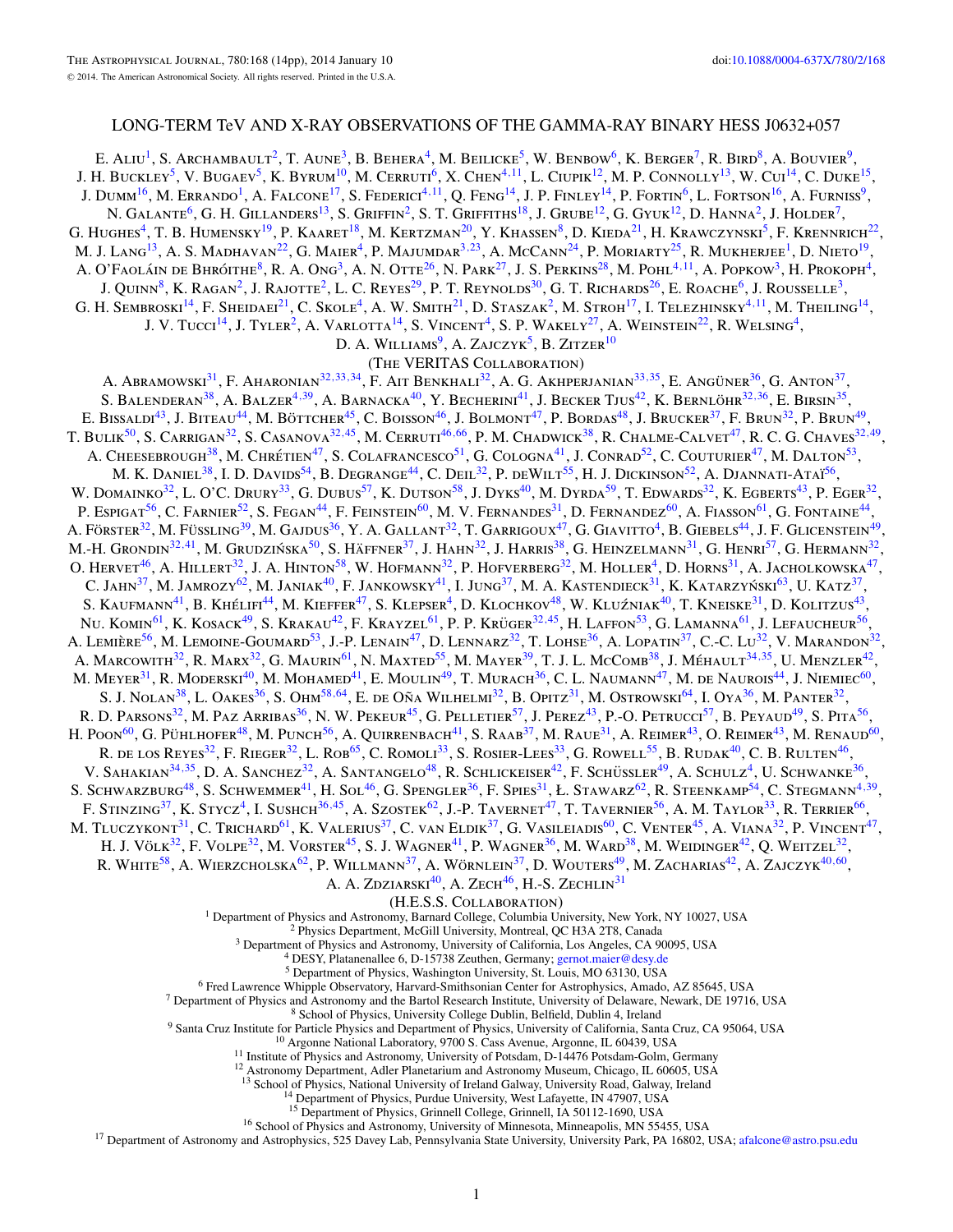<sup>18</sup> Department of Physics and Astronomy, University of Iowa, Van Allen Hall, Iowa City, IA 52242, USA <sup>19</sup> Physics Department, Columbia University, New York, NY 10027, USA <sup>20</sup> Department of Physics and Astronomy, DePauw

<sup>21</sup> Department of Physics and Astronomy, University of Utah, Salt Lake City, UT 84112, USA <sup>22</sup> Department of Physics and Astronomy, Iowa State University, Ames, IA 50011, USA

<sup>23</sup> Saha Institute of Nuclear Physics, Kolkata 700064, India<br><sup>24</sup> Kavli Institute for Cosmological Physics, University of Chicago, Chicago, IL 60637, USA<br><sup>25</sup> Department of Life and Physical Sciences, Galway-Mayo Institu

<sup>31</sup> Institut für Experimentalphysik, Universität Hamburg, Luruper Chaussee 149, D-22761 Hamburg, Germany<br>
<sup>32</sup> Institut für Experimentalphysik, PO. Box 103980, D-69029 Heideblerg, Germany<br>
<sup>33</sup> Dabin Institute for Advanc

<sup>48</sup> Institut für Astronomie und Astrophysik, Universität Tübingen, Sand 1, D-72076 Tübingen, Germany; [pol.bordas@uni-tuebingen.de](mailto:pol.bordas@uni-tuebingen.de) <sup>49</sup> DSM/Irfu, CEA Saclay, F-91191 Gif-Sur-Yvette Cedex, France <sup>50</sup> Astronomical Observat

<sup>53</sup> Université Bordeaux 1, CNRS/IN2P3, Centre d'Études Nucléaires de Bordeaux Gradignan, F-33175 Gradignan, France<br><sup>54</sup> University of Namibia, Department of Physics, Private Bag 13301, Windhoek, Namibia<br><sup>55</sup> School of Che

<sup>56</sup> APC, AstroParticule et Cosmologie, Université Paris Diderot, CNRS/IN2P3, CEA/Irfu, Observatoire de Paris, Sorbonne Paris Cité,<br>10, rue Alice Domon et Léonie Duquet, F-75205 Paris Cedex 13, France

<sup>57</sup> UJF-Grenoble 1/CNRS-INSU, Institut de Planétologie et d'Astrophysique de Grenoble (IPAG) UMR 5274, Grenoble F-38041, France<br><sup>58</sup> Department of Physics and Astronomy, The University of Leicester, University Road, Leic

<sup>61</sup> Laboratoire d'Annecy-le-Vieux de Physique des Particules, Université de Savoie, CNRS/IN2P3, F-74941 Annecy-le-Vieux, France <sup>62</sup> Obserwatorium Astronomiczne, Universytet Jagielloński, ul. Orla 171, 30-244 Kraków, Pol

18000 Prague 8, Czech Republic

*Received 2013 September 19; accepted 2013 November 22; published 2013 December 20*

# ABSTRACT

HESS J0632+057 is the only gamma-ray binary known so far whose position in the sky allows observations with ground-based observatories in both the northern and southern hemispheres. Here we report on long-term observations of HESS J0632+057 conducted with the Very Energetic Radiation Imaging Telescope Array System and High Energy Stereoscopic System Cherenkov telescopes and the X-ray satellite *Swift*, spanning a time range from 2004 to 2012 and covering most of the system's orbit. The very-high-energy (VHE) emission is found to be variable and is correlated with that at X-ray energies. An orbital period of  $315^{+6}_{-4}$  days is derived from the X-ray data set, which is compatible with previous results,  $P = (321 \pm 5)$  days. The VHE light curve shows a distinct maximum at orbital phases close to 0.3, or about 100 days after periastron passage, which coincides with the periodic enhancement of the X-ray emission. Furthermore, the analysis of the TeV data shows for the first time a statistically significant (*>*6*.*5*σ*) detection at orbital phases 0.6–0.9. The obtained gamma-ray and X-ray light curves and the correlation of the source emission at these two energy bands are discussed in the context of the recent ephemeris obtained for the system. Our results are compared to those reported for other gamma-ray binaries.

*Key words:* acceleration of particles – binaries: general – gamma rays: general(HESS J0632+057, VER J0633+057)

*Online-only material:* color figures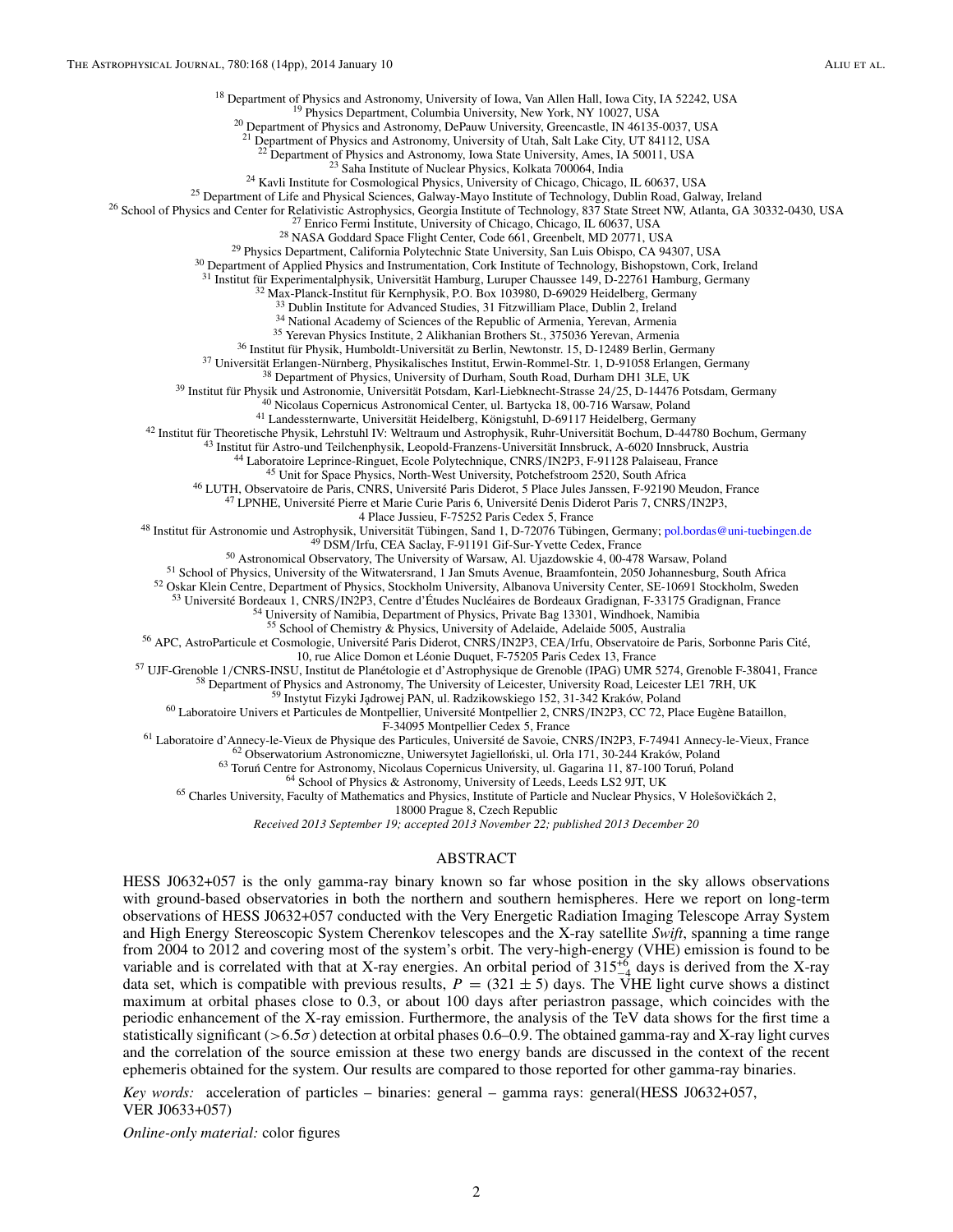#### 1. INTRODUCTION

<span id="page-3-0"></span>The very-high-energy (VHE; *E >* 100 GeV) gamma-ray source HESS J0632+057 is a new member of the elusive class of gamma-ray binaries (Aharonian et al. [2007;](#page-13-0) Hinton et al. [2009;](#page-13-0) Bongiorno et al. [2011\)](#page-13-0). These objects are characterized by a peak in their broad-band spectral energy distribution (SED) at MeV–GeV energies, displaying variable high-energy emission as well as extended non-thermal radio structures. All known gamma-ray binaries are high-mass X-ray binary systems, consisting of a compact object orbiting around a massive star of O or Be type. Besides HESS J0632+057, only three binaries are clearly identified as VHE gamma-ray sources: PSR B1259-63*/*LS 2883 (Aharonian et al. [2005a\)](#page-13-0), LS 5039 (Aharonian et al.  $2005b$ ), and LS I +61 303 (Albert et al. [2006;](#page-13-0) Acciari et al. [2008\)](#page-13-0). In addition, some evidence for TeV emission has been observed from Cygnus X-1 with the Major Atmospheric Gamma-ray Imaging Cherenkov telescope (MAGIC; Albert et al. [2007\)](#page-13-0). Finally, the High Energy Stereoscopic System (H.E.S.S.) Collaboration recently reported the detection of a point-like source spatially coincident with the newly discovered GeV gamma-ray binary 1FGL J1018-5859 (*Fermi*-LAT Collaboration [2012;](#page-13-0) Abramowski et al. [2012\)](#page-13-0), although no variability could be identified at TeV energies and the complex morphology of the gamma-ray excess does not yet allow an unequivocal association of the GeV and TeV sources.

Gamma-ray emission at VHE from HESS J0632+057 was discovered serendipitously during observations of the Monoceros region in 2004–2005 with H.E.S.S. (Aharonian et al. [2007\)](#page-13-0). Based on the point-like VHE gamma-ray appearance, X-ray variability, and spectral properties of the source, Aharonian et al. [\(2007\)](#page-13-0) and Hinton et al. [\(2009\)](#page-13-0) suggested its identification as a new TeV binary system. HESS J0632+057, located in the direction of the edge of the star-forming region of the Rosette Nebula, was observed in the following years with the Very Energetic Radiation Imaging Telescope Array System (VERITAS), H.E.S.S., and MAGIC telescopes. In 2006–2009, no significant emission was detected from the system at energies above 1 TeV with VERITAS (Acciari et al. [2009\)](#page-13-0), suggesting its variability at VHE. In 2010 and 2011 clear gamma-ray signals consistent with the initial H.E.S.S. results were observed (Maier et al. [2011;](#page-14-0) Aleksić et al. [2012;](#page-13-0) Bordas & Maier [2012\)](#page-13-0), confirming the TeV variability. The picture became clearer with the measurement of flux modulations with an initial period determination of  $(321 \pm 5)$  days from multi-year observations in the 0.3–10 keV band with the *Swift* X-ray telescope (XRT; Bongiorno et al. [2011;](#page-13-0) Falcone et al. [2010\)](#page-13-0). The periodic modulation has been recently confirmed by photometric measurements in the optical band (Casares et al. [2012\)](#page-13-0). The X-ray observations firmly established the binary nature of HESS J0632+057.

The optical counterpart of HESS J0632+057 is the massive B-star MWC 148 (HD 259440=LS VI +05 11) at a distance of 1.1–1.7 kpc (Aragona et al. [2010\)](#page-13-0). MWC 148 is positionally coincident with the hard-spectrum and variable X-ray source XMMU J063259.3+054801 (Hinton et al. [2009\)](#page-13-0). At radio frequencies, weak emission was discovered at the position of HESS J0632+057 with GMRT and Very Large Array by Skilton et al. [\(2009\)](#page-14-0). The radio source is variable, but about 10 times fainter than the flux measured at similar frequencies from other gamma-ray binaries (e.g., LS 5039; Moldón et al. [2012\)](#page-14-0). Observations with the European VLBI Network (EVN) show pos-

sible indications of an extended radio structure with a projected size of  $\approx$ 75 AU (Moldón et al. [2011\)](#page-14-0). Searches for pulsed emission from the system with *Chandra* and *XMM-Newton* in X-rays yielded upper limits of ∼22%–48% (depending on the frequency and emission state probed) on the pulsed fraction at energies 0.3–10 keV (Rea & Torres [2011\)](#page-14-0). A potential association of HESS J0632+057 with the unidentified GeV gamma-ray source 3EG J0632+0521 has been suggested by Aharonian et al. [\(2007\)](#page-13-0), although the source is marked as "possibly extended or multiple sources" and "possibly source confused" in the third EGRET catalog(Hartman et al. [1999\)](#page-13-0). No gamma-ray emission has been reported by the *Fermi* Large Area Telescope (LAT) Collaboration (Caliandro et al. [2013\)](#page-13-0) at MeV–GeV energies  $(F_{100}$  < 3.0 × 10<sup>-8</sup> photon cm<sup>-2</sup> s<sup>-1</sup> 99% C.L. upper limit above 100 MeV).

The spectral type of MWC 148 is B0pe (Morgan et al. [1955\)](#page-14-0), characterized by an optically thick equatorial disk. The disk inclination is uncertain with estimates ranging from  $\geq 47^{\circ}$  to between 71° and 90° (Casares et al. [2012\)](#page-13-0). Estimates of the physical parameters of the star have been reported, e.g., by Aragona et al. [\(2010\)](#page-13-0) and Casares et al. [\(2012\)](#page-13-0), who derive an effective temperature of  $T_{\text{eff}} \approx 30,000$  K, a mass of 13–19  $M_{\odot}$ , and a radius of about 6–10  $R_{\odot}$ . Orbital parameters of the binary system have been obtained through spectroscopic measurements assuming an orbital period of 321 days derived from the X-ray measurements (Casares et al. [2012\)](#page-13-0), including the orbit eccentricity  $e = 0.83 \pm 0.08$ , phase of the periastron  $\Phi_0 = 0.967 \pm 0.008$  (defining phase 0 arbitrarily at  $T_0 = MJD 54857$ , and an uncertain inclination of  $i \approx 47^{\circ}$ –90°. The large uncertainties involved in this calculation lead to a broad range of masses allowed for the compact object  $(M_c \approx 1.3-7.1 M_{\odot})$ . Its nature, neutron star or black hole, is therefore unclear.

The physical processes leading to particle acceleration and gamma-ray emission in binaries are under debate. Two major classes of models are usually invoked to explain their highenergy emission (see, e.g., Mirabel [2012\)](#page-14-0). In the first one, acceleration of charged particles takes place in accretionpowered relativistic jets (so called *microquasars*; Taylor & Gregory [1984;](#page-14-0) Mirabel & Rodriguez [1994\)](#page-14-0) and usually implies a black hole as compact object. In the second one, highenergy emission is produced by the ultra-relativistic wind of a rotation-powered energetic pulsar, either scattering directly off the photon field of the companion star or photons from a circumstellar disk (Ball & Kirk [2000;](#page-13-0) van Soelen & Meintjes [2011;](#page-14-0) Khangulyan et al. [2012\)](#page-13-0), or accelerating particles in the region where the pulsar wind collides with the disk material or the wind of the massive companion (Maraschi  $&$  Treves [1981;](#page-14-0) Dubus [2006a\)](#page-13-0). Note that the shocked wind material could also be relativistic in this last case (Bogovalov et al. [2008;](#page-13-0) Dubus et al. [2010\)](#page-13-0).

The interactions between the compact object, the massive star, and their winds and magnetic fields form a complicated environment, in which acceleration, radiation, and absorption processes take place (see, e.g., Dubus [2013\)](#page-13-0). This complex nature of gamma-ray binaries may lead to the variety of emission patterns observed in these systems. In particular, two of the best studied gamma-ray binaries show emission that is modulated by their orbital period (PSR B1259-63, Aharonian et al. [2005a;](#page-13-0) LS 5039, Aharonian et al. [2005b\)](#page-13-0), while in the case of the system LS I +61 303 the source displays both periodic and episodic variability (Albert et al. [2009;](#page-13-0) Acciari et al. [2011;](#page-13-0) see also Chernyakova et al. [2012\)](#page-13-0).

<sup>66</sup> Now at Harvard-Smithsonian Center for Astrophysics, 60 Garden Street, Cambridge, MA 02138, USA.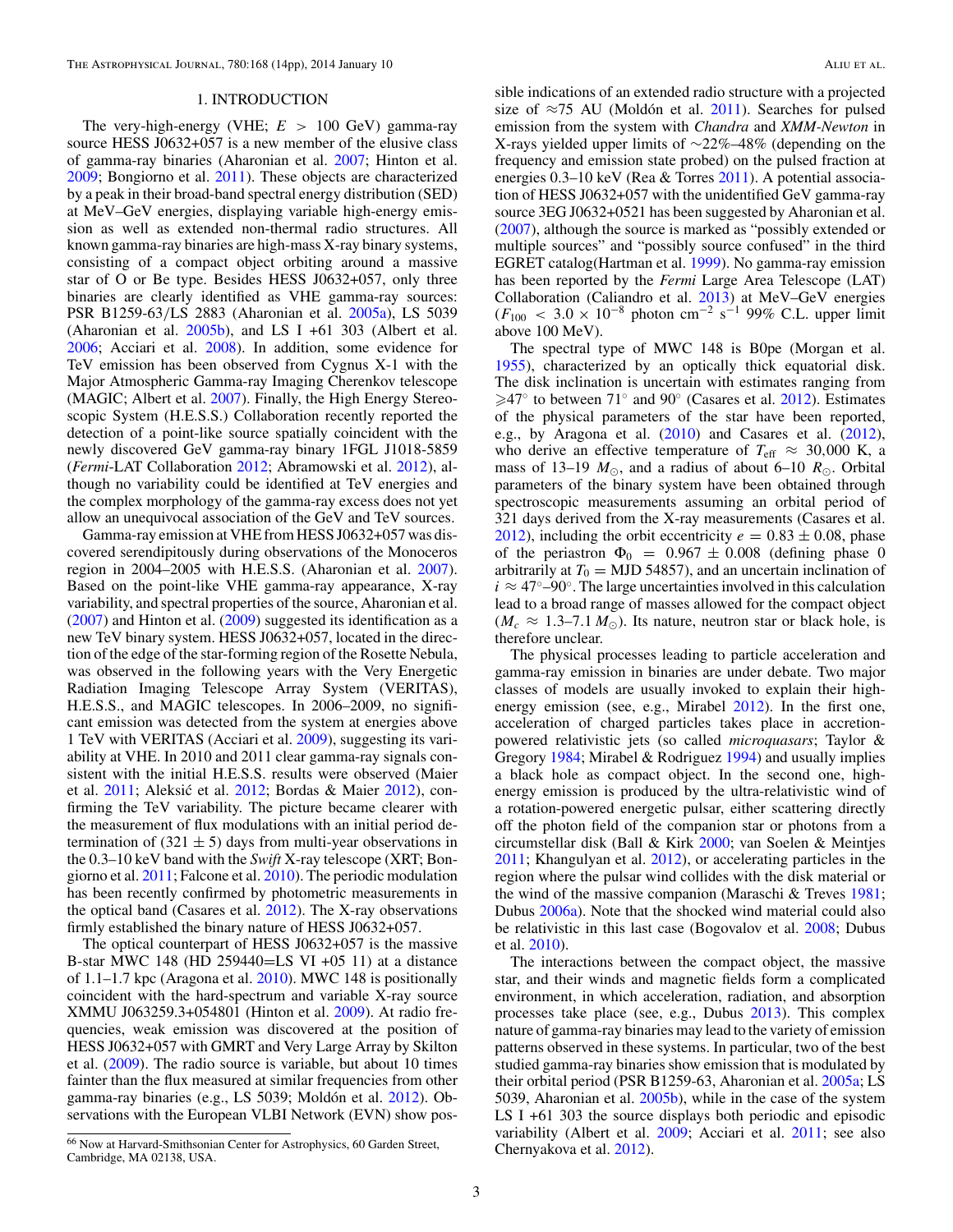Below, long-term gamma-ray observations of HESS J0632+ 057 with the VERITAS and H.E.S.S. facilities are reported, and X-ray observations with the *Swift*-XRT telescope. Section 2 describes the VHE and the X-ray data sets, including VHE observations taken up to 2012 February and *Swift*-XRT observations up to 2012 March. These results provide for the first time a wide coverage of the system's orbital phases. Section [3](#page-6-0) is focused on the results obtained from the VHE and X-ray data analysis. These results are discussed in Section [4](#page-9-0) in a multi-wavelength context, and compared to those obtained from other well-studied gamma-ray binaries.

# 2. OBSERVATIONS

VERITAS and H.E.S.S. are ground-based imaging atmospheric Cherenkov telescopes (IACTs) built to detect the faint flashes of Cherenkov light from air showers initiated in the atmosphere by high-energy gamma-ray photons. The instruments are very similar in their performance with effective areas of  $\geq 10^5$ m<sup>2</sup> over an energy range from  $\sim$ 100 GeV to 30 TeV, energy resolution ∼15%–20%, and angular resolution ≈0*.*<sup>0</sup>. The high sensitivities of H.E.S.S. and VERITAS enable the detection of sources with a flux of 1% of the Crab Nebula in less than 30 hr of observations.

The analysis of the VHE data from the two instruments follows similar initial steps, consisting of calibration, image cleaning, and second-moment parameterization of Cherenkov shower images (Hillas [1985\)](#page-13-0), which provide the reconstruction of the shower direction, energy, and impact parameter using stereoscopic methods (see, e.g., Krawczynski et al. [2006\)](#page-13-0). For the H.E.S.S. data analysis, a further fitting procedure is employed, for which the Hillas parameters are used as the starting point for a refined derivation of the shower parameters based on a log-likelihood comparison of the raw, uncleaned image with a pre-calculated shower model (de Naurois & Rolland [2009\)](#page-13-0). A shower event must be imaged by at least two out of four telescopes to be used in the VHE analysis of data from both instruments, and additional cuts on the shape of the event images and the direction of the primary particles are used to reject the far more numerous background events. Most of the VHE data were taken in wobble mode in both the VERITAS and H.E.S.S. data sets, wherein the source is positioned at an offset from the camera center of about  $0^\circ$ .5 to allow for simultaneous and symmetric background regions to be used during the data-analysis procedure. All results presented here have been cross-checked with independent analysis chains.

# *2.1. VERITAS VHE Gamma-Ray Observations*

The VERITAS observatory is an array of IACTs located at the Fred Lawrence Whipple Observatory in southern Arizona (1300 m above sea level, N31°40'30", W110°57'08"). The mirror area of each telescope is  $110 \text{ m}^2$  and the total field of view (FoV) of the instrument is  $3^\circ$ :5 in diameter.

VERITAS observed the sky around HESS J0632+057 for a total of 162 hr between 2006 December and 2012 January (see Table [1](#page-5-0) for details). A total of 144 hr of observations passed quality-selection criteria, which remove data taken during bad weather or with technical problems. The instrument went through several important changes during this period. The data from 2006 December were taken during the construction phase of VERITAS with three telescopes only. The array was completed in 2007 September with four telescopes in total. In 2009 September the array layout was improved by moving one

telescope, leading to an improved sensitivity, which makes it possible to detect point-like sources with a flux of 1% of the Crab Nebula in less than 30 hr of observations (1 hr for 5% of the Crab Nebula flux). The corresponding values prior to 2009 are less than 50 hr and 2 hr for sources with 1% and 5% of the flux of the Crab Nebula respectively.

Observations with VERITAS are possible during dark sky and moderate moonlight conditions (moon illumination *<*35%). The elevated background light levels during moderate moonlight lead to a lower sensitivity to gamma rays near the low energy threshold of the instrument. Observations were performed in a zenith angle range of 26◦–40◦. All VERITAS observations, with the exception of the observations in 2006 December–2007 January, were taken at a fixed offset of 0.5 in one of four directions. The energy threshold $^{67}$  after analysis cuts, where a cut on the integrated charge per image of 500 digital counts  $(\approx 90 \text{ photoelectrons})$  is applied, is 230 GeV for the data set presented here (average elevation angle of 62◦). For more details on the VERITAS instrument see, e.g., Acciari et al. [\(2008\)](#page-13-0). The extraction region for photons from the putative gamma-ray source is defined by a 0.09 radius circle centered on the position of the X-ray source XMMU J063259.3+054801 (coincident with the star MWC 148; Hog et al. [1998\)](#page-13-0). The background in the source region is estimated from the same FoV using the ring-background model with a ring size of 0.5 (mean radius) and a ring width of 0°.1 (Berge et al. [2007\)](#page-13-0). In order to reduce systematics in the background estimation, regions around stars with *B*-band magnitudes brighter than six are excluded from the background control regions.

# *2.2. H.E.S.S. VHE Gamma-Ray Observations*

The H.E.S.S. observatory is located in the Khomas highland of Namibia (1800 m above sea level, S23°16'18", E16°30'00"). The H.E.S.S. array consists of four 13 m diameter telescopes positioned in a square of side length 120 m. Each telescope is equipped with a tessellated spherical mirror of  $107 \text{ m}^2$ , focusing the Cherenkov flashes onto a camera that covers an FoV of about 5◦ in diameter. For a detailed description of the system, see Aharonian et al. [\(2006\)](#page-13-0) and references therein. No data from the H.E.S.S.-II array, which includes the addition of a central, 28 m diameter telescope, are included in this publication.

HESS J0632+057 was observed yearly with H.E.S.S. from 2004 until 2012. The FoV around the source was initially covered by deep observations of the Monoceros Loop supernova remnant*/*Rosette Nebula region, in the search for potential sources of VHE emission, including also two unidentified EGRET sources. After the discovery of HESS J0632+057 (Aharonian et al. [2007\)](#page-13-0), further dedicated observations were obtained to better constrain its nature, in particular searching for TeV variability*/*periodicity following the non-detection of the source reported by the VERITAS Collaboration in 2006–2009 (Acciari et al. [2009\)](#page-13-0). The total acceptance-corrected effective exposure time on HESS J0632+057, including both the initial discovery data set and the following pointed observations, consists of 53.5 hr of data after standard quality selection cuts (Aharonian et al. [2006\)](#page-13-0). Observations were performed over a large range of elevation angles (32◦–62◦, with an average of 56*.* ◦0). The data have been analyzed using the Model Analysis

 $67$  The energy threshold is defined as the position of the peak of the differential energy spectrum (assuming a power law for the spectral shape; here  $\Gamma = -2.5$  was assumed) of the source convolved with the effective area curve of the detector.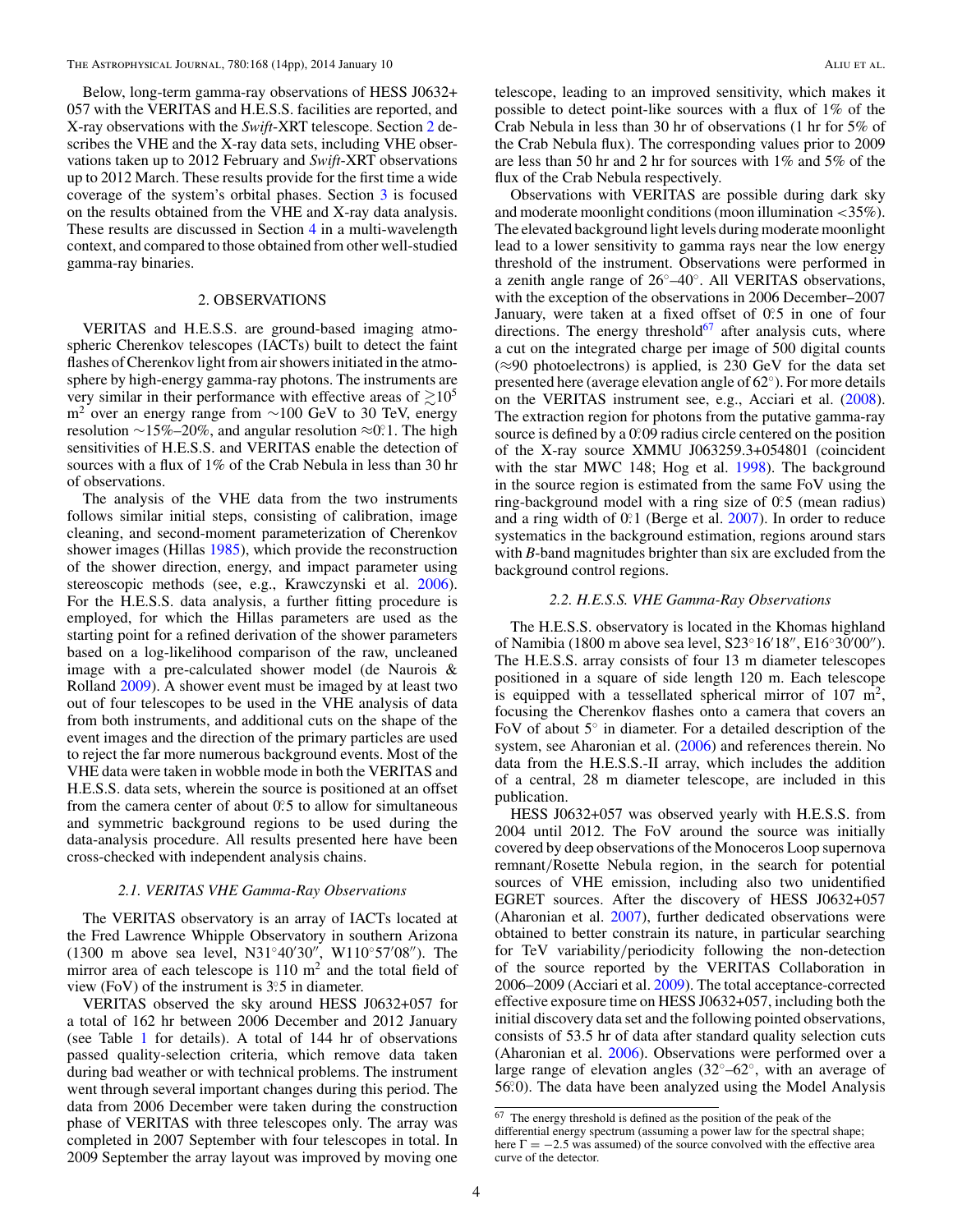| <b>Table 1</b>                                                 |  |
|----------------------------------------------------------------|--|
| H.E.S.S. and VERITAS Analysis Results for Energies $E > 1$ TeV |  |

<span id="page-5-0"></span>

| MJD<br>Range | Mean<br>Phase <sup>a</sup> | Observatory    | Observation<br>Time<br>(minutes) | Mean<br>Elevation<br>$(\text{deg})$ | On<br>Events   | Off<br>Events | $\alpha^{\rm b}$ | Significance <sup>c</sup><br>$(\sigma)$<br>(Pre-trial) | Flux<br>(Upper Flux Limit <sup>d</sup> )<br>$(10^{-13}$ cm <sup>-2</sup> s <sup>-1</sup> ) |
|--------------|----------------------------|----------------|----------------------------------|-------------------------------------|----------------|---------------|------------------|--------------------------------------------------------|--------------------------------------------------------------------------------------------|
| 54089-54125  | 0.62                       | <b>VERITAS</b> | 579                              | 61.3                                | 12             | 153           | 0.06             | 1.1                                                    | $1.4 \pm 1.5$ (<6.1)                                                                       |
| 54830-54834  | 0.92                       | <b>VERITAS</b> | 561                              | 62.6                                | $\overline{7}$ | 180           | 0.05             | $-0.9$                                                 | $-0.9 \pm 0.9$ (<2.3)                                                                      |
| 54856–54861  | 0.01                       | <b>VERITAS</b> | 721                              | 61.9                                | 12             | 197           | 0.05             | 0.4                                                    | $0.4 \pm 1.0$ (<3.6)                                                                       |
| 55122-55133  | 0.86                       | <b>VERITAS</b> | 491                              | 62.6                                | 9              | 78            | 0.05             | 2.0                                                    | $1.8 \pm 1.1$ (<4.5)                                                                       |
| 55235–55247  | 0.22                       | <b>VERITAS</b> | 925                              | 61.3                                | 25             | 136           | 0.05             | 4.9                                                    | $3.5 \pm 1.0$                                                                              |
| 55259-55276  | 0.30                       | <b>VERITAS</b> | 309                              | 59.5                                | 18             | 55            | 0.05             | 5.6                                                    | $8.2 \pm 2.3$                                                                              |
| 55544–55564  | 0.21                       | <b>VERITAS</b> | 229                              | 62.7                                | $\overline{4}$ | 46            | 0.05             | 0.9                                                    | $1.2 \pm 1.6$ (<7.1)                                                                       |
| 55571–55572  | 0.27                       | <b>VERITAS</b> | 140                              | 61.7                                | 4              | 23            | 0.05             | 1.9                                                    | $3.4 \pm 2.5$ (<12.8)                                                                      |
| 55585–55599  | 0.33                       | <b>VERITAS</b> | 639                              | 58.6                                | 25             | 106           | 0.05             | 5.7                                                    | $5.3 \pm 1.4$                                                                              |
| 55600-55602  | 0.36                       | <b>VERITAS</b> | 541                              | 58.9                                | 27             | 104           | 0.05             | 6.2                                                    | $6.9 \pm 1.7$                                                                              |
| 55614-55622  | 0.42                       | <b>VERITAS</b> | 643                              | 58.7                                | 14             | 105           | 0.05             | 2.9                                                    | $2.2 \pm 1.0$ (<5.5)                                                                       |
| 55624-55630  | 0.45                       | <b>VERITAS</b> | 342                              | 57.8                                | 5              | 77            | 0.05             | 0.4                                                    | $0.4 \pm 1.2$ (<4.6)                                                                       |
| 55643-55656  | 0.52                       | <b>VERITAS</b> | 468                              | 53.7                                | 14             | 158           | 0.05             | 1.7                                                    | $2.0 \pm 1.4$ (<6.5)                                                                       |
| 55891-55901  | 0.30                       | <b>VERITAS</b> | 454                              | 61.0                                | 21             | 90            | 0.05             | 5.2                                                    | $6.2 \pm 1.8$                                                                              |
| 55916-55920  | 0.37                       | <b>VERITAS</b> | 632                              | 59.8                                | 31             | 98            | 0.05             | 7.3                                                    | $6.9 \pm 1.5$                                                                              |
| 55921-55927  | 0.39                       | <b>VERITAS</b> | 419                              | 62.4                                | 8              | 67            | 0.05             | 1.9                                                    | $1.9 \pm 1.2$ (<6.0)                                                                       |
| 55940-55949  | 0.45                       | <b>VERITAS</b> | 295                              | 62.4                                | $\overline{c}$ | 35            | 0.05             | 0.1                                                    | $0.1 \pm 0.9$ (<3.8)                                                                       |
| 55951–55955  | 0.48                       | <b>VERITAS</b> | 256                              | 62.7                                | $\overline{4}$ | 25            | 0.05             | 1.8                                                    | $1.8 \pm 1.3$ (<6.8)                                                                       |
| 53087-53088  | 0.38                       | H.E.S.S.       | 77.7                             | 43.9                                | 13             | 185           | 0.05             | 1.1                                                    | $1.3 \pm 1.4$ (<4.2)                                                                       |
| 53353-53356  | 0.23                       | H.E.S.S.       | 290.6                            | 54.3                                | 110            | 1209          | 0.05             | 6.0                                                    | $4.0 \pm 0.8$                                                                              |
| 53685-53716  | 0.32                       | H.E.S.S.       | 324.7                            | 53.4                                | 113            | 1175          | 0.04             | 7.2                                                    | $4.9 \pm 0.9$                                                                              |
| 53823-53823  | 0.71                       | H.E.S.S.       | 79.1                             | 47.5                                | 22             | 328           | 0.03             | 3.0                                                    | $4.7 \pm 1.9$                                                                              |
| 54117-54118  | 0.65                       | H.E.S.S.       | 254.9                            | 58.7                                | 72             | 933           | 0.05             | 3.1                                                    | $2.0 \pm 0.7$                                                                              |
| 54169-54170  | 0.81                       | H.E.S.S.       | 54.3                             | 59.7                                | 5              | 141           | 0.05             | $-0.8$                                                 | $-0.9 \pm 0.09$ (<1.4)                                                                     |
| 54414-54426  | 0.61                       | H.E.S.S.       | 156.4                            | 59.5                                | 50             | 538           | 0.05             | 3.7                                                    | $3.3 \pm 1.0$                                                                              |
| 54467-54475  | 0.77                       | H.E.S.S.       | 217.1                            | 58.4                                | 69             | 644           | 0.05             | 5.2                                                    | $3.9 \pm 0.9$                                                                              |
| 54859-54910  | 0.08                       | H.E.S.S.       | 161.6                            | 52.1                                | 26             | 368           | 0.05             | 1.5                                                    | $1.3 \pm 0.09$ (<3.3)                                                                      |
| 55121-55157  | 0.89                       | H.E.S.S.       | 643.0                            | 59.7                                | 140            | 1664          | 0.05             | 5.2                                                    | $2.1 \pm 0.5$                                                                              |
| 55178-55185  | 0.02                       | H.E.S.S.       | 437.5                            | 55.1                                | 51             | 869           | 0.05             | 0.8                                                    | $0.5 \pm 0.6 \approx 1.6$                                                                  |
| 55895–55898  | 0.29                       | H.E.S.S.       | 230.7                            | 59.4                                | 87             | 885           | 0.05             | 5.2                                                    | $3.6 \pm 0.8$                                                                              |
| 55931-55951  | 0.44                       | H.E.S.S.       | 233.2                            | 52.5                                | 53             | 673           | 0.05             | 2.9                                                    | $2.1 \pm 0.8$ (<3.7)                                                                       |
|              |                            |                |                                  |                                     |                |               |                  |                                                        |                                                                                            |

**Notes.**

<sup>a</sup> Phases are calculated using an orbital period of 315 d and MJD<sub>0</sub> = 54857.<br><sup>b</sup> *α* denotes the ratio between the area used for the determination of on and off counts.

<sup>c</sup> Significances are calculated using Equation (17) from Li & Ma [\(1983\)](#page-13-0).

<sup>d</sup> Errors on fluxes are 1*σ* statistical uncertainties. Upper limits (*E >* 1 TeV) are given in brackets at 99% confidence level (after Rolke et al. [2001\)](#page-14-0) for periods with a significance lower than 3*σ*.

technique (de Naurois & Rolland [2009\)](#page-13-0) and cross checked with a Hillas-based analysis, making use of an independent calibration procedure of the raw data, providing compatible results. The results presented here, using standard cuts where a cut of 60 photo-electrons on the intensity of the extensive air showers is applied, provide a mean energy threshold of ∼220 GeV for the data set presented.

#### *2.3. Swift X-Ray Observations*

The *Swift*-XRT, which is sensitive in the 0.3–10 keV band (Burrows et al. [2005\)](#page-13-0), was used to monitor HESS J0632+057 during the time period from 2009 January 26 to 2012 February 15. The observations had typical durations of ∼4–5 ks. The temporal spacing between observations is typically ∼1 week, although some time periods include several month-long time gaps due to observing constraints, whilst others include daily observations.

The *Swift*-XRT data were processed using the most recent versions of the standard *Swift* tools: *Swift* Software version 3.9 and HEASoft FTOOLS version 6.12 (Blackburn [1995\)](#page-13-0). Observations were processed individually using *xrtpipeline*

version 0.12.6. Hot and flickering pixels were removed using *xrthotpix*, and hot pixels were additionally removed by rejecting data where the XRT CCD temperature is  $\geq -47°$ C. Standard grade selections of 0–12 were used for these Photon-Counting mode data.

Light curves were generated using *xrtgrblc* version 1.6. Circles were used to describe the source regions. The source count rate was always *<*0.1 counts s−1, so pile-up correction was not needed. Annuli with inner radii outside the radii of the source regions were used to describe the background regions for all data. The radii of the regions depend on the count rate in each temporal bin. Point-spread-function corrections and corrections for the relative sizes of the extraction regions were applied. For light-curve plotting, each observation results in one bin.

In order to calculate count-rate to flux conversion factors, spectral fits were generated using XSPEC version 12.7.1 (Arnaud [1996\)](#page-13-0). Since the spectral shape may vary, we defined high, medium and low states based on the rate light curve, and binned data together within each subset to perform a spectral fit. The high state contains only data from the large peak (see Figure [3\)](#page-7-0), approximately at phases 0.32–0.39. The low state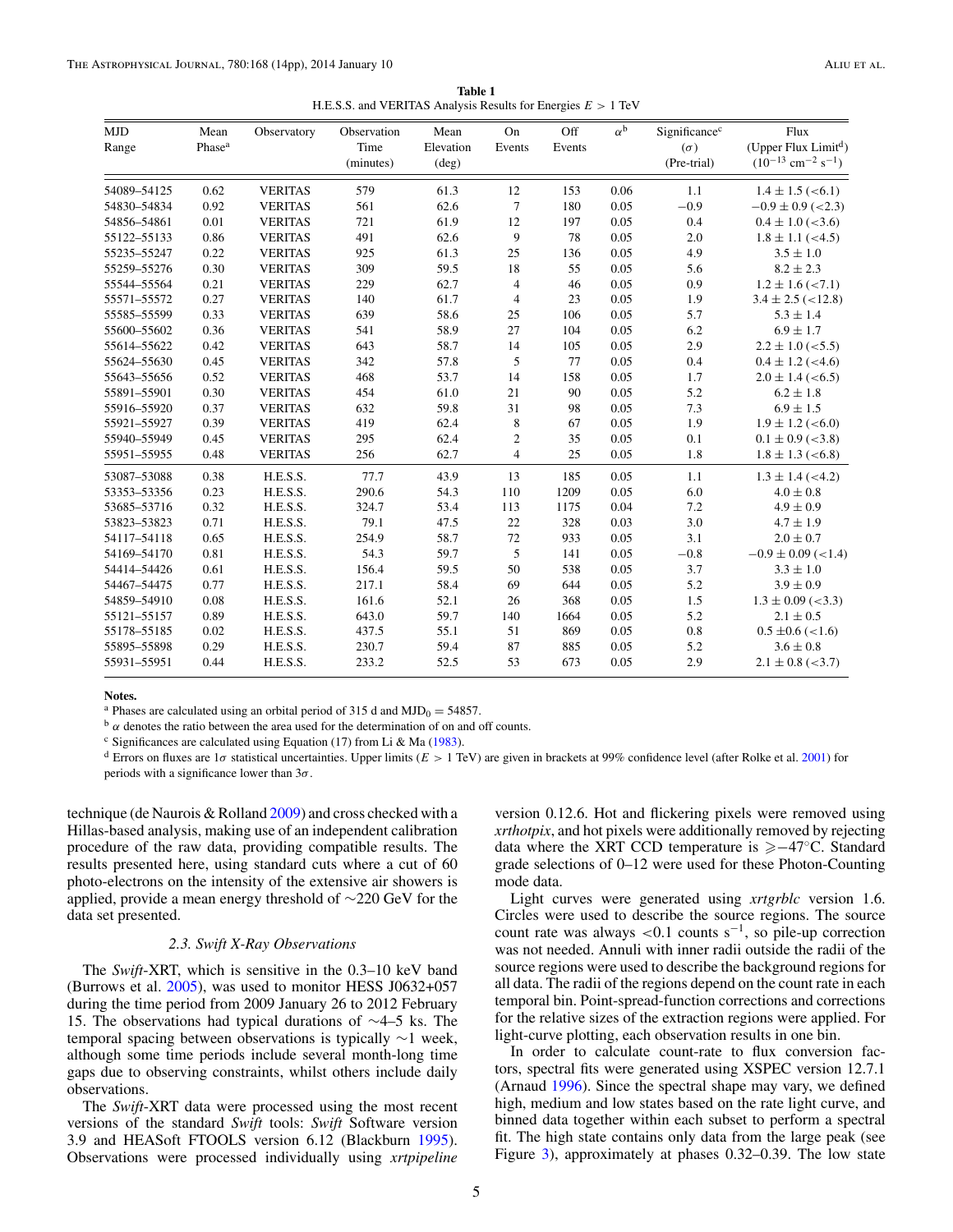<span id="page-6-0"></span>

**Figure 1.** Long-term observations of HESS J0632+057 with H.E.S.S. (round purple markers) and VERITAS (square black markers) at energies *>*1 TeV and in X-rays with *Swift*-XRT (0.3–10 keV; open gray markers) from 2004 March to 2012 February. (A color version of this figure is available in the online journal.)

**Table 2** Outcome of the Spectral Analysis of the *Swift* X-ray Data

| <b>Flux State</b> | <b>Phase Range</b>      | Flux Normalization Constant $(\times 10^{-4})$<br>$\rm (cm^{-2} \ s^{-1} \ keV^{-1})$ | Photon Index    | $x^2/N$ |  |
|-------------------|-------------------------|---------------------------------------------------------------------------------------|-----------------|---------|--|
| High              | $0.32 - 0.39$           | $(4.25 \pm 0.24)$                                                                     | $1.46 \pm 0.06$ | 80/78   |  |
| Medium            | $\cdot$ $\cdot$ $\cdot$ | $(2.09 \pm 0.08)$                                                                     | $1.71 \pm 0.04$ | 224/168 |  |
| Low               | $0.42 - 0.48$           | $(0.50 \pm 0.01)$                                                                     | $1.19 \pm 0.16$ | 6/14    |  |

**Notes.** Parameters are derived from fitting an absorbed power law with a fixed absorption coefficient  $N_{\rm H}$  =  $3.81 \times 10^{21}$  cm<sup>-2</sup>. The spectral fit on medium flux states is added for illustration. Data for this fit are selected according to their absolute flux values and not in a specific phase range.

contains only data during the "dip" that immediately follows each large peak, roughly from phase 0.42–0.48. The medium state data contains data from phase 0.6 to phase 0.32 (see Table 2). An absorbed power-law was used to fit the spectra from each of these three data subsets, using  $\chi^2$  statistics and the *XSpec* photoelectric model *wabs* to define absorption cross sections and abundances (Morrison & McCammon [1983\)](#page-14-0). For the combined data set,  $N_H$  was left as a free parameter and converged to 3.81(+0.29,  $-0.27$ ) × 10<sup>21</sup> cm<sup>-2</sup>. For each of the data subsets, we fixed the absorption parameter,  $N_{\text{H}}$ , to 3.81 × 10<sup>21</sup> cm<sup>-2</sup>. After performing a spectral fit of an absorbed power-law to each data subset, the unabsorbed flux was calculated to create three separate rate-to-flux conversion factors.

### 3. RESULTS

HESS J0632+057 was detected as a source of VHE gamma rays at a high confidence level by both observatories. The detection significance of the highly variable gamma-ray source derived from 144 hr of VERITAS observations is 15.5*σ*, whereas the source is detected with H.E.S.S. at a significance of 13.6*σ* in a total of 53.5 hr of observations. Figure 1 summarizes these results by showing the long-term gammaray light curve for energies above 1 TeV for all H.E.S.S. and VERITAS measurements from 2004 to 2012 (detailed results of these observations can be found in Table [1\)](#page-5-0). All significances, fluxes, and spectral analyses are calculated using the X-ray source XMMU J063259.3+054801 position (Hinton et al. [2009\)](#page-13-0). Integral fluxes above 1 TeV are calculated assuming a spectral distribution following a power law with a photon index of  $-2.5$ 

(see Figure [7](#page-10-0) for the measured differential energy spectrum of HESS J0632+057).

The source has been found to be variable, as earlier measurements with H.E.S.S. and VERITAS suggested (Acciari et al. [2009\)](#page-13-0). A calculation of the variability index *V*, a  $\chi^2$ -criterion described in detail in Abdo et al.  $(2010)$ , results in  $V = 94.7$ for the combined H.E.S.S.*/*VERITAS light curve with 30 flux points and the assumption of a systematic error on the flux estimation of each instrument of 20% (Aharonian et al. [2006\)](#page-13-0). This means that the light curve is significantly different from a constant one at a confidence level of  $1-3.6 \times 10^{-13}$  (7.1 $\sigma$ ). A search for variability patterns and an orbital period in the VHE data is unfortunately hampered by insufficient coverage and large gaps in the light curve. A much larger data set with denser sampling of the orbital period is needed to derive this from observations of HESS J0632+057.

The high-significance detection allows the position of the VHE source to be updated using both the VERITAS (from 2010 to 2012) and H.E.S.S. (from 2004 to 2012) data sets. The best fit position from the VERITAS subset is  $R.A. = 06<sup>h</sup>33<sup>m</sup>0<sup>s</sup>8 \pm 0<sup>s</sup>5<sub>stat</sub>$ and decl.  $= +5°47'39'' \pm 10''$ <sub>stat</sub> (J2000 coordinates) with a source extension of the gamma-ray image compatible with the VERITAS gamma-ray point spread function.<sup>68</sup> The systematic uncertainty in the position due to telescope pointing errors is below 50". This subset of VERITAS data, with observation dates after the optimization of the array layout, has been chosen to minimize systematic errors on the direction determination. The best-fit position for HESS J0632+057 resulting from the

<sup>68</sup> The object is added to the VERITAS source catalog with the name VER J0633+057.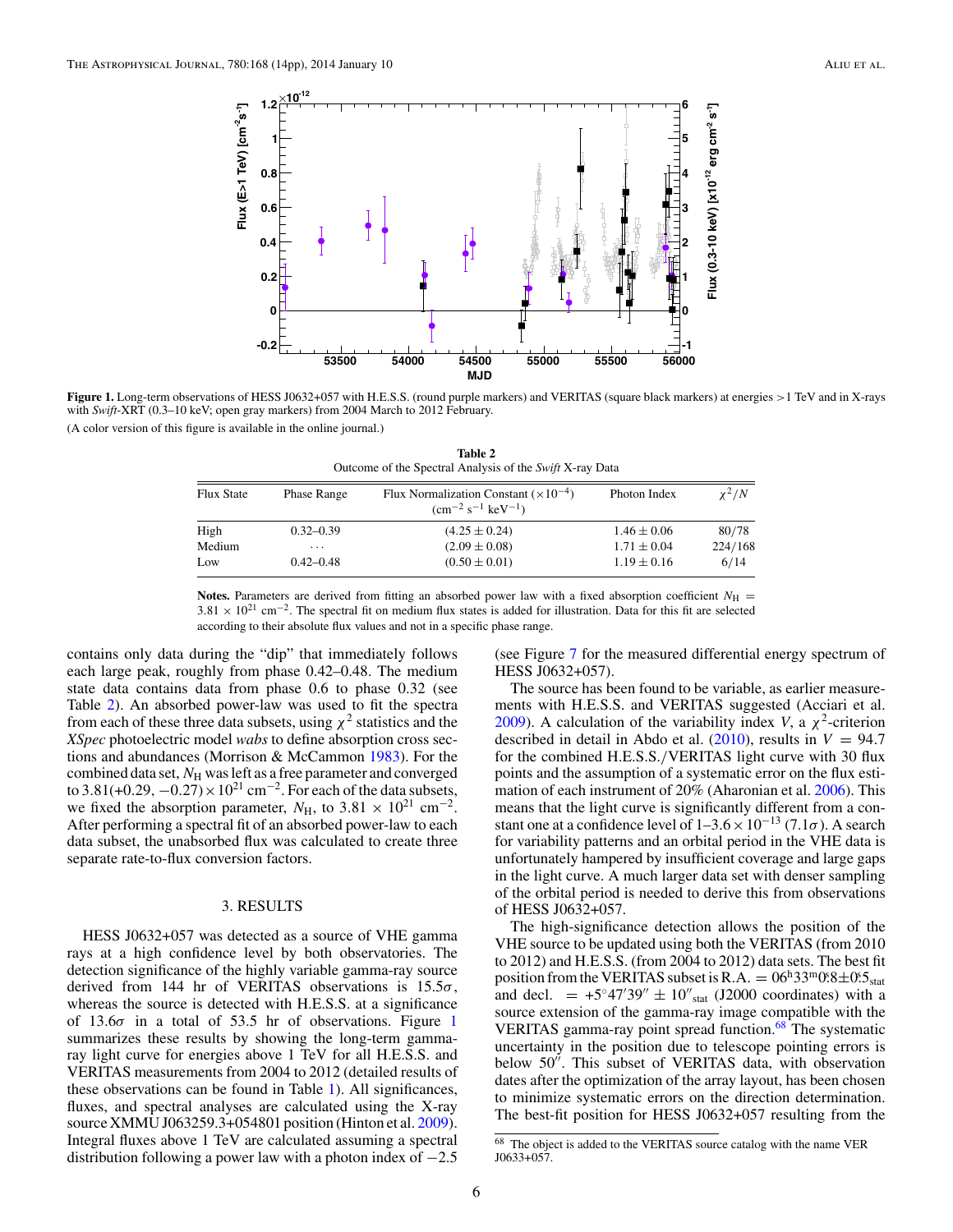<span id="page-7-0"></span>

**Figure 2.** Z-transformed discrete autocorrelation function (Z-DCF) for the *Swift*-XRT light curve shown in Figure [1.](#page-6-0) The errors bars denote the 1*σ* sampling errors resulting from a Monte Carlo-based error calculation as described in the text. The dashed line and the blue band indicate the most likely modulation period of  $315^{+6}_{-4}$  days and the corresponding 68% fiducial interval. (A color version of this figure is available in the online journal.)

new H.E.S.S. measurements is R.A. =  $06^{h}32^{m}59^{s}4 \pm 1^{s}1_{stat}$  and decl.  $= +5°47'20'' \pm 16''$ <sub>stat</sub> (J2000). The positional agreement between the updated VERITAS and H.E.S.S. position, the original H.E.S.S. detection (Aharonian et al. [2007\)](#page-13-0) and the X-ray source XMMU J063259.3+054801, as well as its compatibility with a point-like source, have thus been confirmed.

The long-term X-ray light curve of XMMU J063259.3+ 054801, from 2009 January 26 to 2012 February 12, as measured with *Swift*-XRT is shown together with the VERITAS and H.E.S.S. measurements in Figure [1.](#page-6-0) The X-ray light curve is highly variable with several distinguishable features appearing periodically. The analysis reported here follows closely that in Bongiorno et al. [\(2011\)](#page-13-0), but using one additional year of data. Z-transformed discrete correlation functions (Z-DCFs) are applied to determine the overall variability patterns in the X-ray light curve and the correlation between X-ray and gamma-ray emission (the number of data points in the gamma-ray light curve is not sufficient for an autocorrelation analysis). The Z-transformed discrete correlation functions (Alexander [1997\)](#page-13-0) are based on the discrete correlation analysis developed by Edelson & Krolik [\(1997\)](#page-13-0), employing additionally equal population binning and Fisher's Z-transform, that transforms the correlation coefficient into an approximately normally distributed variable. This leads to a more robust estimation of the correlation coefficients. Errors on the Z-DCF coefficients are calculated in this analysis with a Monte Carlo-based approach using 10,000 simulated light curves with flux values randomly changed according to their measurement uncertainties and assuming them to be normally distributed. Time lags and their 68% fiducial intervals are calculated from the peak likelihood of the Z-DCF using Bayesian statistics. Z-DCF have been used in preference to Pearson's correlation coefficient as the latter does not take uncertainties on the flux values into account.

Figure 2 shows the results from the autocorrelation analysis of the X-ray light curve. Flux modulation with a period of  $(321 \pm 5)$  days has been presented in Bongiorno et al.  $(2011)$ , applying peak-fitting algorithms and Z-DCFs to a subset of



Figure 3. Phase-folded X-ray (0.3-10 keV) light curve assuming an orbital period of 315 days. Different orbital cycles are indicated by markers and colors. Vertical error bars show 1*σ* statistical uncertainties.

(A color version of this figure is available in the online journal.)

the *Swift*-XRT data presented in this paper. The larger data set available now (154 compared to 112 flux points used in Bongiorno et al. [2011\)](#page-13-0) results in a compatible period of  $315^{+6}$  days. We use therefore in this paper the following phase definition:  $MJD_0 = 54857$  (arbitrarily set to the date of the first *Swift* observations) and period  $P = 315$  days. It should be noted that the orbital parameters as derived from Casares et al. [\(2012\)](#page-13-0) remain approximately unchanged by this small change in orbital period (J. Casares 2012, private communication).

The phase-folded X-ray light curves as shown in Figure 3 illustrate the very regular emission pattern of HESS J0632+057 with a strong maximum at phases ∼0.35, a marked dip at phases  $∼0.45$  and an intermediate flux level at orbital phases  $∼0.6-0.3$ . There are also indications of a second maximum at phases  $~\sim 0.6$ –0.9, with a flux level about half of that of the main peak at phases ∼0.35. Apart from this very regular pattern, orbit-toorbit variability at X-ray energies is also visible, e.g., around the region of the emission maxima.

The gamma-ray light curve has been folded with the orbital period derived from the X-ray data. The uncertainty in the orbital period translates into a noticeable uncertainty in orbital phase, since the VHE observations presented here are taken over a period of ∼8 yr. In order to ensure that none of the conclusions presented in the following depends on the particular value of the orbital period, we present in Figure [4](#page-8-0) the gamma-ray light curve folded by a period of 31[5](#page-8-0) days, while in Figure 5 periods of 321 and 311 days have been applied. The phasefolded light curves reveal several important characteristics of the high-energy emission: a clear detection of the source in the phase range 0.2–0.4, around the maximum of the X-ray light curve, with a flux of 2%–3% of that of the Crab Nebula; a first detection of a gamma-ray emission component at orbital phases in the range 0.6–0.9, in which a secondary peak in the X-ray light curve is also observed; and a non-detected low state at all other orbital phases.

It should be noted that the H.E.S.S. data set leading to the detection of VHE emission in orbital phases 0.6–0.9 comprises observations taken at different epochs, from 2006 March to 2009 October (see Table [1](#page-5-0) for details). HESS J0632+057 is detected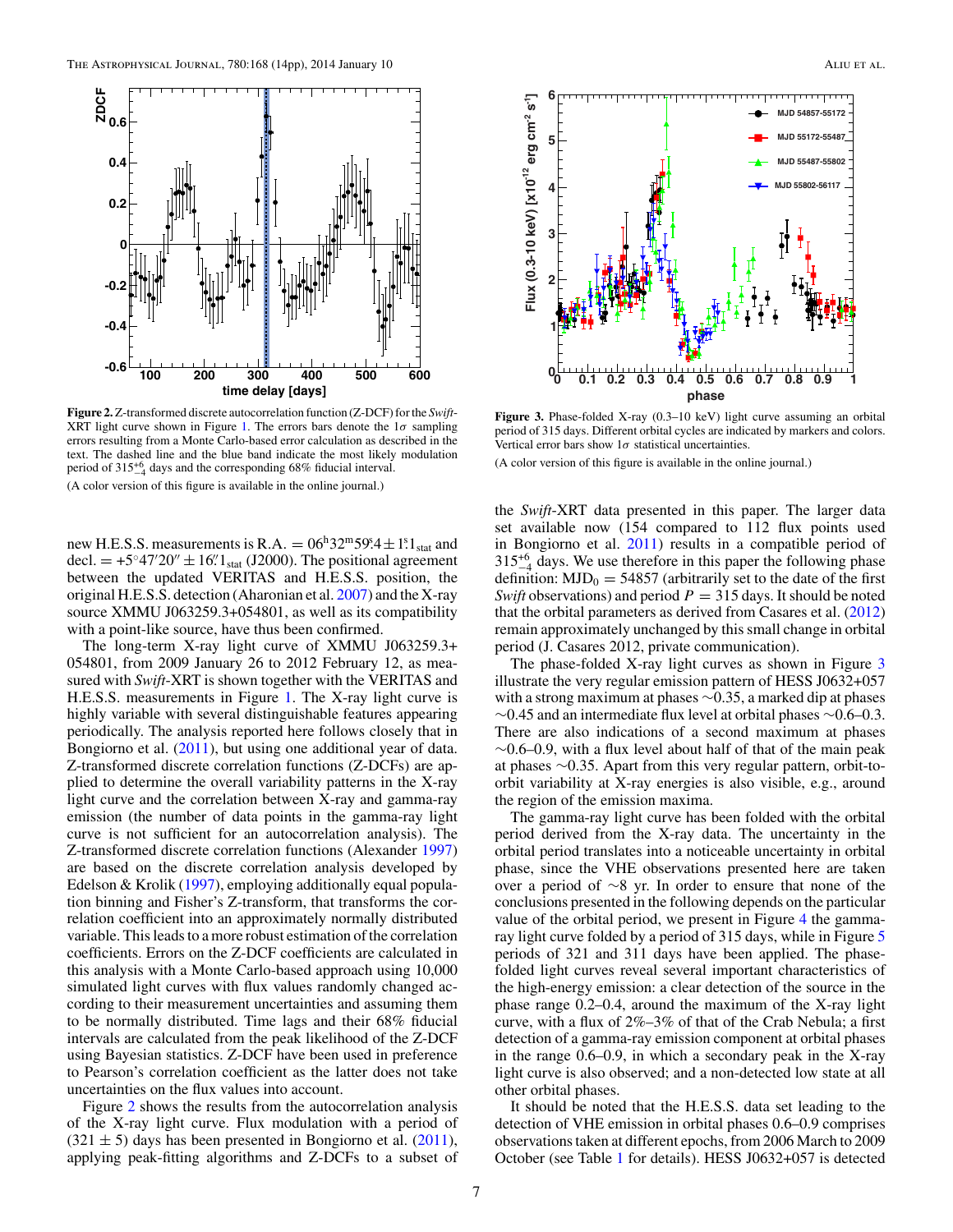<span id="page-8-0"></span>

**Figure 4.** Integral *γ* -ray fluxes above 1 TeV (vertical scale on the left) from H.E.S.S. (filled round markers), MAGIC (brown round open markers, scaled to 1 TeV assuming a power law with index -2.6; Aleksić et al. [2012\)](#page-13-0) and VERITAS (filled squared markers). X-ray fluxes (0.3-10 keV) are shown as measured by *Swift-XRT* (open square gray marker; vertical scale on the right). All measurements are folded with the orbital period of 315 days; the colors indicate different orbits. Vertical error bars show 1*σ* statistical uncertainties; horizontal error bars indicate the width of the corresponding observing interval. (A color version of this figure is available in the online journal.)



**Figure 5.** Impact of the 1*σ* error of the orbital phase on the phase-folded light curves. Phase-folded light curve using an orbital period of 311 (left) and 321 (right) days. The maximum of the X-ray light-curve coincides with that at TeV energies taking both values for the period and occurs at orbital phases ∼0*.*3. Enhanced X-ray emission at phases ∼0.6–0.9 is also observed in the two panels, for which most of the corresponding TeV data points leading to the source detection in this phase interval are still included. See Figure 4 for a description of the figure axes, markers, and error bars.

(A color version of this figure is available in the online journal.)

at a significance level of  $7.7\sigma$  when all data falling in this phase interval are considered. The search for TeV emission has been performed in this phase range as defined by the presence of a second*/*smaller X-ray high-state. Therefore, no trial factor penalty needs to be applied to the significance estimation.<sup>69</sup>

Moreover, the variability index for the 18 VHE flux points outside of the phase bins around the main maximum (phases 0.2–0.4) has been computed. This calculation yields a value for the variability index of  $V = 52.3$ , corresponding to a probability of  $2 \times 10^{-5}$ , suggesting that there may exist variations in the source VHE light curve away from the main peak. A likelihood ratio test was also performed to further explore if the detection in phases 0.6–0.9 constitutes a significant secondary maximum above the baseline level. This baseline flux is computed by adding all data in the phase ranges 0.0–0.2, 0.4–0.6, and 0.9–1.0. The likelihood function is then defined as a product of two Gaussian distributions of flux measurements  $\phi_{0.6-0.9}$  and  $\phi_{base}$ for the emission in phases 0.6–0.9 and in the baseline range, respectively, stating that  $\phi_{0.6-0.9}$  is a factor  $K_{0.6-0.9}$  times higher than  $\phi_{base}$ . The likelihood-ratio test provides a value for  $K_{0.6-0.9}$ in the range  $[0.83, 3.90]$  at a 99.7%  $(3\sigma)$  confidence level, with a best fit value  $K_{0.6-0.9} = 1.72$ . Therefore, although the emission

<sup>69</sup> An upper limit on the number of trials for a blind search of significant emission in the phase-folded light curve can nevertheless be derived as follows: The light curve is first divided into 10 bins, and a significant detection is then evaluated for all intervals of 0.1, 0.2, 0.3,*...*, 0.9 and 1.0 width in orbital-phase, without repetition (e.g., intervals of 0.3 width, one has to consider the cases  $0.0-0.1 + 0.1-0.2 + 0.2-0.3$ ,  $0.0-0.1 + 0.1-0.2 +$  $0.3-0.4, \ldots, 0.7-0.8 + 0.8-0.9 + 0.9-1.0$ . In each case, a number of trials = 10!*/*[*n*!(10 − *n*)!] is obtained, where *n* = 1*,* 2*,* 3*,...,* 9. The total number of trials resulting from this computation is 1275. A 7.7*σ* detection would be reduced to ∼6*.*7*σ* in this extreme case using *P*<sup>t</sup> = 1*.*0 − (1*.*0 − *P*) *<sup>N</sup>*trials (*P*<sup>t</sup> and *P* are the pre- and post-trial probabilities, respectively, and  $N<sub>trials</sub>$  is the number of trials), which is still highly significant. Note that this is a true lower limit on the detection significance, as we do not require continuity when merging different phase intervals, which would further reduce the total number of trials.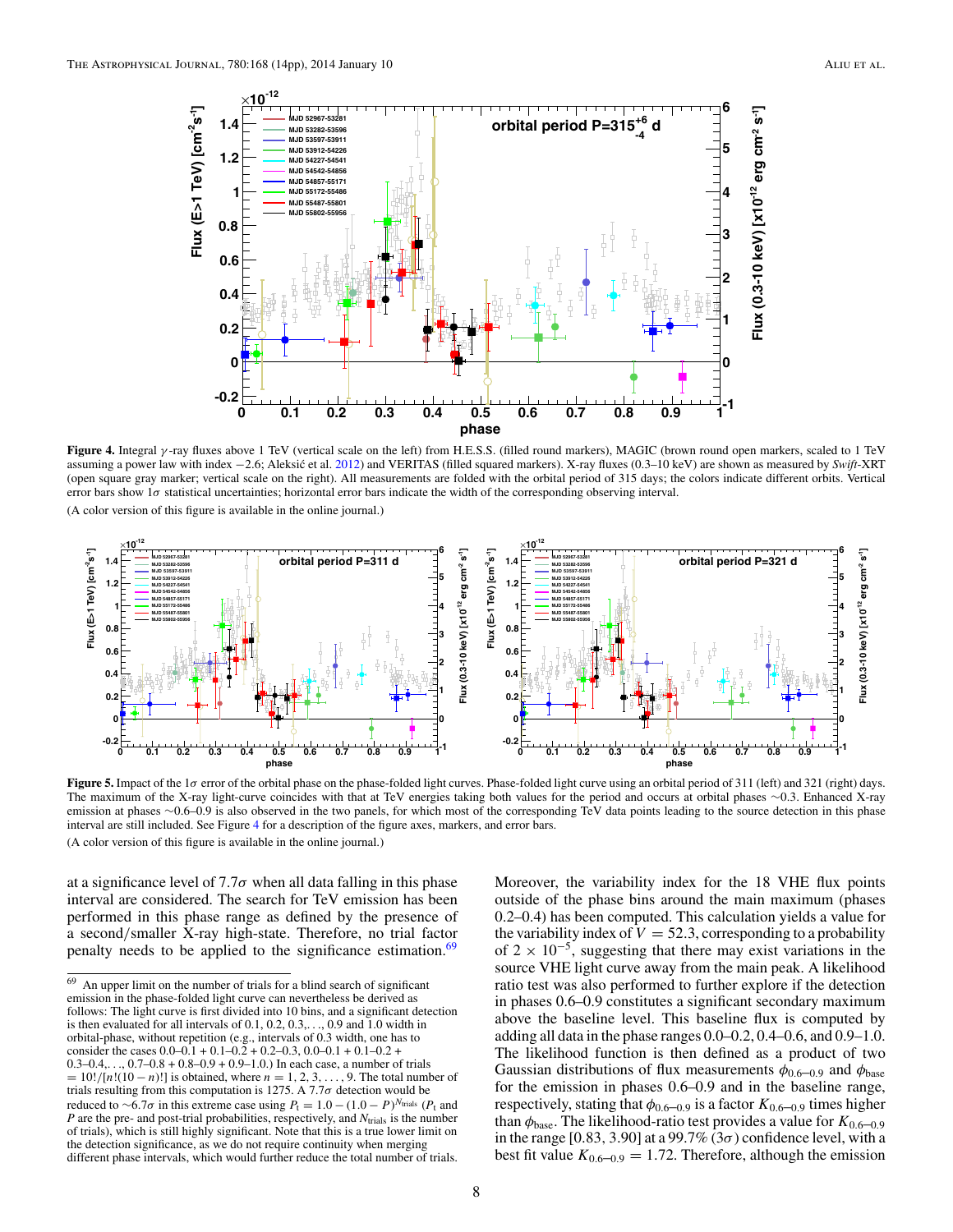<span id="page-9-0"></span>

**Figure 6.** Left: integral *γ* -ray fluxes (*>*1 TeV) vs. X-ray (0.3–10 keV) fluxes for contemporaneous VHE*/*X-ray observations. X-ray data were selected in a ±2*.*5 day interval centered on the VHE observing dates. Right: Z-transformed discrete correlation (Z-DCF) between the *Swift*-XRT light curve and the combined VERITAS and H.E.S.S. gamma-ray data. The error bars denote the 1*σ* sampling errors resulting from a MC-based error calculation as described in the text. The dashed line and the blue band indicate the most likely time lag between X-ray and VHE data of 3*.*3+8*.*<sup>1</sup> <sup>−</sup>10*.*<sup>8</sup> days and the corresponding 68% fiducial interval. (A color version of this figure is available in the online journal.)

| Outcome of the Spectral Analysis of VHE Photons |                  |                                                                                                                   |                |            |  |  |  |
|-------------------------------------------------|------------------|-------------------------------------------------------------------------------------------------------------------|----------------|------------|--|--|--|
| Year                                            | Orbital<br>Phase | Flux Normalization Constant $(\times 10^{-13})$<br>at 1 TeV (cm <sup>-2</sup> s <sup>-1</sup> TeV <sup>-1</sup> ) | Photon Index   | $\chi^2/N$ |  |  |  |
| <b>VERITAS 2010</b>                             | $0.2 - 0.4$      | $(6.4 \pm 1.0)$                                                                                                   | $2.2 \pm 0.4$  | 1.7/3      |  |  |  |
| <b>VERITAS 2011</b>                             | $0.2 - 0.4$      | $(11.0 \pm 1.1)$                                                                                                  | $2.5 \pm 0.2$  | 4.2/4      |  |  |  |
| <b>VERITAS 2012</b>                             | $0.2 - 0.4$      | $(6.4 \pm 0.8)$                                                                                                   | $2.3 \pm 0.2$  | 5.8/6      |  |  |  |
| H.E.S.S. 2004-2012                              | $0.2 - 0.4$      | $(5.7 \pm 0.7)$                                                                                                   | $2.3 \pm 0.2$  | 32.0/31    |  |  |  |
| <b>VERITAS 2010-2012</b>                        | $0.2 - 0.4$      | $(7.7 \pm 0.5)$                                                                                                   | $2.6 \pm 0.1$  | 6.0/6      |  |  |  |
| H.E.S.S. 2004–2012                              | $0.6 - 0.9$      | $(3.9 \pm 0.7)$                                                                                                   | $2.4 \pm 0.2$  | 44.0/27    |  |  |  |
| H.E.S.S. 2004/2005 <sup>a</sup>                 |                  | $(9.1 \pm 1.7)$                                                                                                   | $2.53 \pm 0.6$ | $\cdots$   |  |  |  |
| MAGIC 2012 <sup>b</sup>                         |                  | $(12 \pm 0.3)$                                                                                                    | $2.6 \pm 0.3$  | $\cdots$   |  |  |  |

**Table 3**

**Notes.** The table lists the results of the power-law fits to the differential energy spectra; see Figure [7.](#page-10-0) The H.E.S.S. and MAGIC results from the literature are taken over a phase range 0.2–0.5, but with different observational coverage of the light curve. Errors are 1*σ* statistical errors only. The systematic error on the flux constant is typically 20% and on the spectral index  $\approx$ 0.1. a Aharonian et al. [\(2007\)](#page-13-0).

 $<sup>b</sup>$  Aleksić et al. ([2012\)](#page-13-0).</sup>

at orbital phases 0.6–0.9 is higher than the baseline flux, it cannot be claimed as a secondary peak with the present data set at a high confidence level.

The correlation between gamma-ray and X-ray fluxes for 21 roughly contemporaneous observations is shown in Figure 6. X-ray data were selected within a ±2*.*5 day interval around the VHE observing dates. Emission in these energy bands is significantly correlated  $(ZDCF/ZDCF<sub>error</sub> = 5.6$  at a time lag of zero). The time lag between gamma-ray and X-ray data is consistent with zero ( $\tau_{\text{ZDCF}} = +3.3^{+8.1}_{-10.8}$  days).

In Figure [7](#page-10-0) the differential energy spectra are shown for gamma-ray energies above 200 GeV during the high-flux phases 0.2–0.4 and at phases 0.6–0.9. Figure  $8$  shows the broad-band SED from X-ray to TeV energies. The shapes of the individual VHE spectra are consistent with a power-law distribution; see Table 3 for further details.

The differential energy spectrum at VHEs has been measured for three different orbits (2010, 2011 and 2012) and no significant variability in photon index or flux normalization is

observed. The spectral results are in agreement with those re-ported in Aharonian et al. [\(2007\)](#page-13-0) and Aleksić et al. ([2012\)](#page-13-0). The H.E.S.S. and VERITAS measurements presented here are fully compatible within statistical and systematic uncertainties. It should be noted that while the phase ranges for these spectral analyses are similar, the coverage by observations inside this phase range is very different for different observation campaigns.

## 4. DISCUSSION

The long-term X-ray and TeV observations of HESS J0632+057 at X-ray energies reported here allow for the first time the modulation of the source gamma-ray flux to be characterized in a wide orbital phase range, making use of a refined value of the orbital period of the system derived from an updated X-ray data set. Below, the implications of the results are briefly discussed, focusing on the phase-folded X-ray and TeV light curves and on the correlation of the emission observed at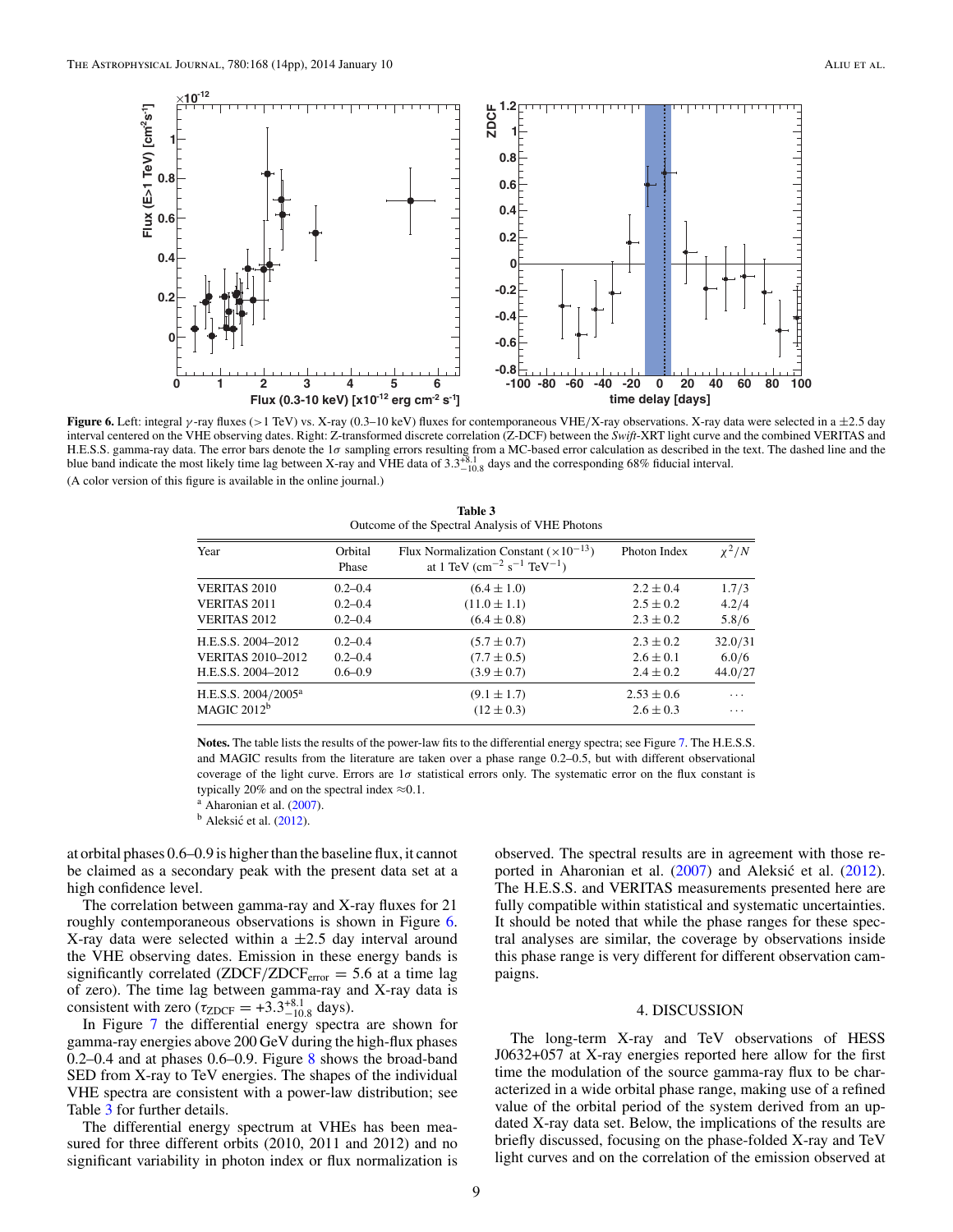<span id="page-10-0"></span>

**Figure 7.** Differential energy spectra of VHE photons for HESS J0632+057 as measured by VERITAS and H.E.S.S. The continuous lines show the results from fits assuming a power-law distribution of the data and a spectral index of −2.5. Fit results can be found in Table [3.](#page-9-0) Vertical error bars indicate 1*σ* statistical errors. Left: differential energy spectrum for orbital phases 0.2–0.4 as measured by VERITAS during different orbits. Right: average differential energy spectrum for orbital phases 0.2–0.4 and 0.6–0.9 as measured by H.E.S.S. For comparison, although taken at different orbital phases, the energy distributions as published by the H.E.S.S. (Aharonian et al. [2007;](#page-13-0) measurement in 2004 December and 2005 December) and MAGIC Collaborations (Aleksic et al. [2012;](#page-13-0) measurement in 2011 February) are indicated by the dashed and dot-dashed lines, respectively.

(A color version of this figure is available in the online journal.)

both energy bands. The findings are put in the context of current scenarios proposed to explain the high-energy emission in gamma-ray binaries, and compared to the results obtained for other similar systems.

# *4.1. On the X-Ray/TeV Phase-Folded Light Curves of HESS J0632+057*

The X-ray light curve of HESS J0632+057 shows two distinct periods of enhanced emission (see Figure [3\)](#page-7-0). The first one, sharper and higher, appears at orbital phases ∼0*.*3, which corresponds to about 100 days after periastron passage (Casares et al. [2012\)](#page-13-0). The second one is found at phases between  $\sim 0.6$ and 0.9. It appears to be of broader profile with a lower flux peak, although it is more irregularly sampled in the *Swift*-XRT data set (the orbital period ∼315 days and the source position with respect to the Sun made *Swift* unable to cover this phaserange in detail during the previous few cycles). At VHEs, the source has been repeatedly detected at orbital phases ∼0*.*3 with the VERITAS, H.E.S.S., and MAGIC observatories. In addition, the analysis of the H.E.S.S. data at orbital phases in the range 0.6–0.9 reported here (see Section [3\)](#page-6-0) has yielded a detection of the source at TeV energies for the first time in this phase range, in rough coincidence with the secondary bump observed at X-rays. However, only a few data points characterize the emission at these orbital phases.

A double X-ray peak pattern has been observed in other gamma-ray binaries. In LS I +61 303, a sharp X-ray peak arises at orbital phases ∼0*.*6 (periastron is at phase ∼0*.*2), whilst a broader second peak at orbital phases in the range 0.8–1.0 has been reported, e.g., in Anderhub et al. [\(2009;](#page-13-0) see however Li et al. [2011,](#page-13-0) [2012](#page-13-0) and Chernyakova et al. [2012](#page-13-0) for a study on the long-term evolution of the phase-folded X-ray light curve of the source). A similar behavior is seen also in the X-ray light curve of the newly discovered system 1FGL J1018.6-5856 (*Fermi*-LAT Collaboration [2012\)](#page-13-0). In this case, however, the

orbital parameters are still lacking, and a correspondence of the position of the two peaks in the phase-folded light curve and the relative orientation of the compact object and the companion star has not been derived yet. For the well-studied system LS 5039, which contains an O-type companion star as in 1FGL J1018.6-5856, both the X-ray and TeV maxima are produced close to the system inferior conjunction, when the compact object is in front of the star, with no distinct double-peak structure in the X-ray light curve (Takahashi et al. [2009;](#page-14-0) Hofmann et al. [2009\)](#page-13-0). In the case of PSR B1259-63, composed of a pulsar and a Be companion star, enhanced X-ray and TeV emission is found close to periastron. A double X-ray peak has been observed at these orbital phases, but in this case they have been interpreted as the compact object twice crossing the companion's circumstellar disk (Chernyakova et al. [2009\)](#page-13-0). No double-peak structure has been claimed yet at TeV energies in the data collected in the 2004, 2007 and 2011 periastron passages (H.E.S.S. Collaboration [2013\)](#page-13-0). Finally, we note that the peak and dip structure in the X-ray light curve of HESS J0632+057 resembles that observed in Eta Carinae, which is thought to be due to the strong interaction of stellar winds as well as to the geometrical prop-erties of the system orbit (Corcoran [2005\)](#page-13-0). However, most of the X-ray flux cannot arise from the shocked stellar wind as the resulting thermal spectrum does not fit well the observed hard X-ray spectrum (Falcone et al. [2010\)](#page-13-0).

The VHE emission observed in known compact gamma-ray binaries can be strongly modulated along the binary orbit due to gamma-ray absorption in the photon field of the compan-ion star (see, e.g., Böttcher & Dermer [2005;](#page-13-0) Dubus [2006b,](#page-13-0) and references therein). In addition, in leptonic models a relatively high target photon field density is required for gamma-rays to be produced through inverse Compton (IC) emission processes, whilst the anisotropy of the companion star photon field further introduces a phase dependence of the spectrum of the upscattered photons (see, e.g., Jackson [1972;](#page-13-0) Dubus et al. [2010\)](#page-13-0). The detection of VHE emission is therefore subject to the balance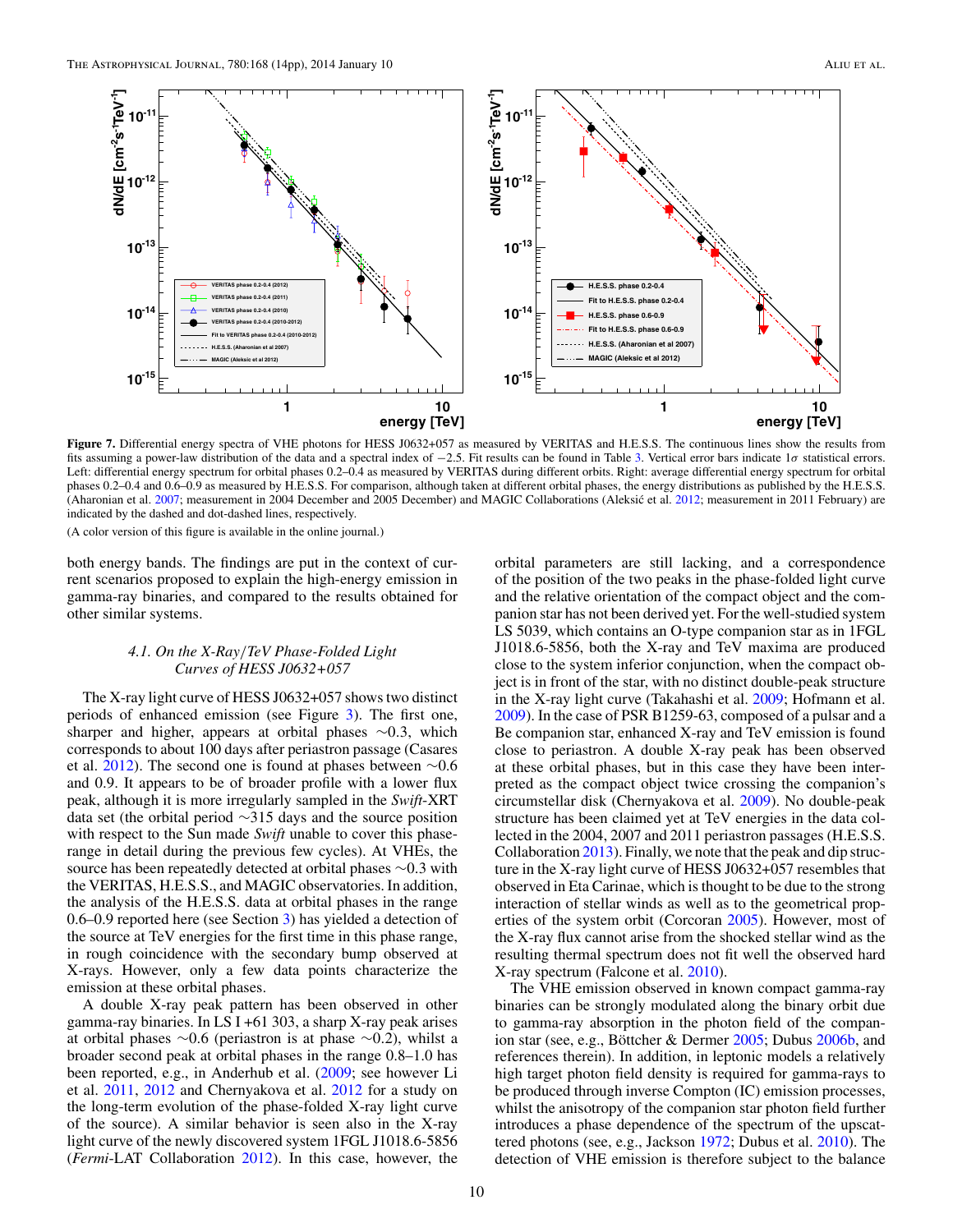<span id="page-11-0"></span>

**Figure 8.** Spectral energy distribution for HESS J0632+057 as measured by VERITAS, H.E.S.S., *Swift*-XRT, and *Fermi*-LAT (Caliandro et al. [2013\)](#page-13-0). The downward pointing arrow at VHE is an upper flux limit at 95% confidence level for phases 0.42–0.48. Details for the high, medium, and low state X-ray measurements are given in Table [2.](#page-6-0) The integral upper limit above 100 MeV measured by *Fermi*-LAT (confidence level 95%) has been converted to a differential flux value assuming a spectral index  $\Gamma = -2$ . (black dashed arrow) and  $\Gamma = -2.5$  (gray dashed arrow) and is shown at an energy of 500 MeV. The butterfly plots indicate the  $1\sigma$  statistical errors of the power-law fit to the data points.

(A color version of this figure is available in the online journal.)

between the intrinsic gamma-ray flux and the attenuation factor, which will depend on the system geometry and therefore on the orbital phase. Considering the orbital parameters recently obtained for HESS J0632+057 (Casares et al. [2012\)](#page-13-0), the VHE emission observed in the phase-folded light curve at phases 0.2–0.4 and 0.6–0.9 does not correspond to orbital phases in which the compact object is found close to the Be companion nor close to inferior conjunction where a low opacity to gammaray propagation is expected (note however that there are large uncertainties in the orbital solution for MWC 148, see Casares et al. [2012\)](#page-13-0).

Other factors may nevertheless contribute to and even dominate the observed modulation in HESS J0632+057. In particular, fluxes may be regulated by the variability of the underlying particle population emitting at VHEs. Such variability could come from orbital-dependent adiabatic losses, which may eventually constrain the maximum energies that particles can attain, or from a discontinuous particle injection, either in a varying wind-wind shock boundary in a pulsar scenario or due to a phase-dependent accretion rate in a microquasar model.

It is worth noting that, facing a similar situation in the case of LS I +61 303, numerical simulations have shown that a shifted peak in the high-energy emission light curve may appear in an accretion-based scenario (Romero et al. [2007;](#page-14-0) see also Hayasaki & Okazaki [2005;](#page-13-0) Orellana and Romero [2007\)](#page-14-0). A shift of the TeV peak of ∼0*.*3 orbital phases from periastron is also obtained in a pulsar scenario for the same source by Sierpowska-Bartosik & Torres [\(2009;](#page-14-0) see also Zdziarski et al. [2010\)](#page-14-0). For both models there is a strong dependence of the orbital modulation of the VHE emission on the geometry of the system. The orbital

parameters are not known to the required level of accuracy for a more detailed comparison of the observed emission pattern with the model predictions. In addition, adiabatic losses could also be responsible for the X-ray and TeV double-peak profile in the light curve of LS I +  $61303$  (Zabalza et al.  $2011$ ; see also Takahashi et al. [2009](#page-14-0) in the case of LS 5039). The physical processes leading to this ad hoc adiabatic loss pattern are however not clear. If the system contains a Be star, they could be related to the structure of the stellar wind, with two distinct polar and equatorial components (see, e.g., Waters et al. [1988\)](#page-14-0), or to perturbations of the Be circumstellar disk carried along or affecting orbital phases away from the closest approach during periastron passage. This would affect the emission properties in both an accretion and a pulsar-wind-based model. In the former case, the total X-ray and VHE fluxes depend linearly on the mass accretion rate, which depends in turn on the companion's wind density and on the relative velocity with respect to the compact object. If the power engine is a fast rotating pulsar, instead, the wind profile may also affect the emitter position with respect to the companion star, which would lead to different emissivities through IC upscattering of the star's photon field. The true nature of the observed modulation of the gamma-ray and X-ray light curves in HESS J0632+057 is not yet univocally determined.

# *4.2. On the X-Ray/TeV Correlation in HESS J0632+057*

The results reported in Section [3](#page-6-0) show a clear correlation between X-rays and TeV gamma-rays. Together with the observed periodicity, this correlation suggests a causal link between the emission at both energies, for instance produced by processes related to the same population of accelerated particles. The SED from X-rays to VHE gamma-rays of HESS J0632+057 (Figure 8) reveals a shape typical of non-thermal high-energy gamma-ray emitters and, in particular, resembles that of known TeV binaries, displaying hard X-ray and soft TeV spectra. Such spectral shapes can be modeled with relatively simple one-zone leptonic models, as shown, e.g., in Hinton et al.  $(2009)$  and Aleksić et al.  $(2012)$  $(2012)$ , supporting the assumption that X-rays are produced through synchrotron emission of high-energy particles which, in turn, produce the VHE emission through IC upscattering off the companion's photon field. Note however that, in contrast to other known gamma-ray binaries, HESS J0632+057 has not been detected at MeV–GeV energies, despite deep searches using ∼3.5 yr of *Fermi*-LAT data (Caliandro et al. [2013\)](#page-13-0). This could point to a similar missing correlation between GeV and TeV emission as observed in LS I + 61303 or LS 5039 (Hadasch et al. [2012\)](#page-13-0).

We assume in the following that the particles dominating the emission at the X-ray maximum at phases ∼0.3 come indeed from the same population that is responsible for the TeV emission. We explore here the possibility that a cessation or reduction of the acceleration is the main factor responsible for the peak-to-dip transition in the X-ray light curve (phases  $~\sim$ 0.3–0.4), rather than absorption processes (Falcone et al. [2010;](#page-13-0) Bongiorno et al. [2011;](#page-13-0) see however Rea & Torres [2011\)](#page-14-0). Note that this could also imply that the X-ray emission within the dip may be dominated by a different parent particle population than that seen during the peak. In this transition, a rough characterization of the system properties can be derived. Particles will lose their energy either through radiative (mainly IC and synchrotron emission) or non-radiative processes (e.g., adiabatic expansion). In the first case, the ratio of IC over synchrotron losses as a function of the particle energy can be estimated through  $r_{\text{IC/sync}} \equiv f_{\text{KN}} U_{\text{rad}} / U_{\text{mag}}$ , where  $U_{\text{rad}}$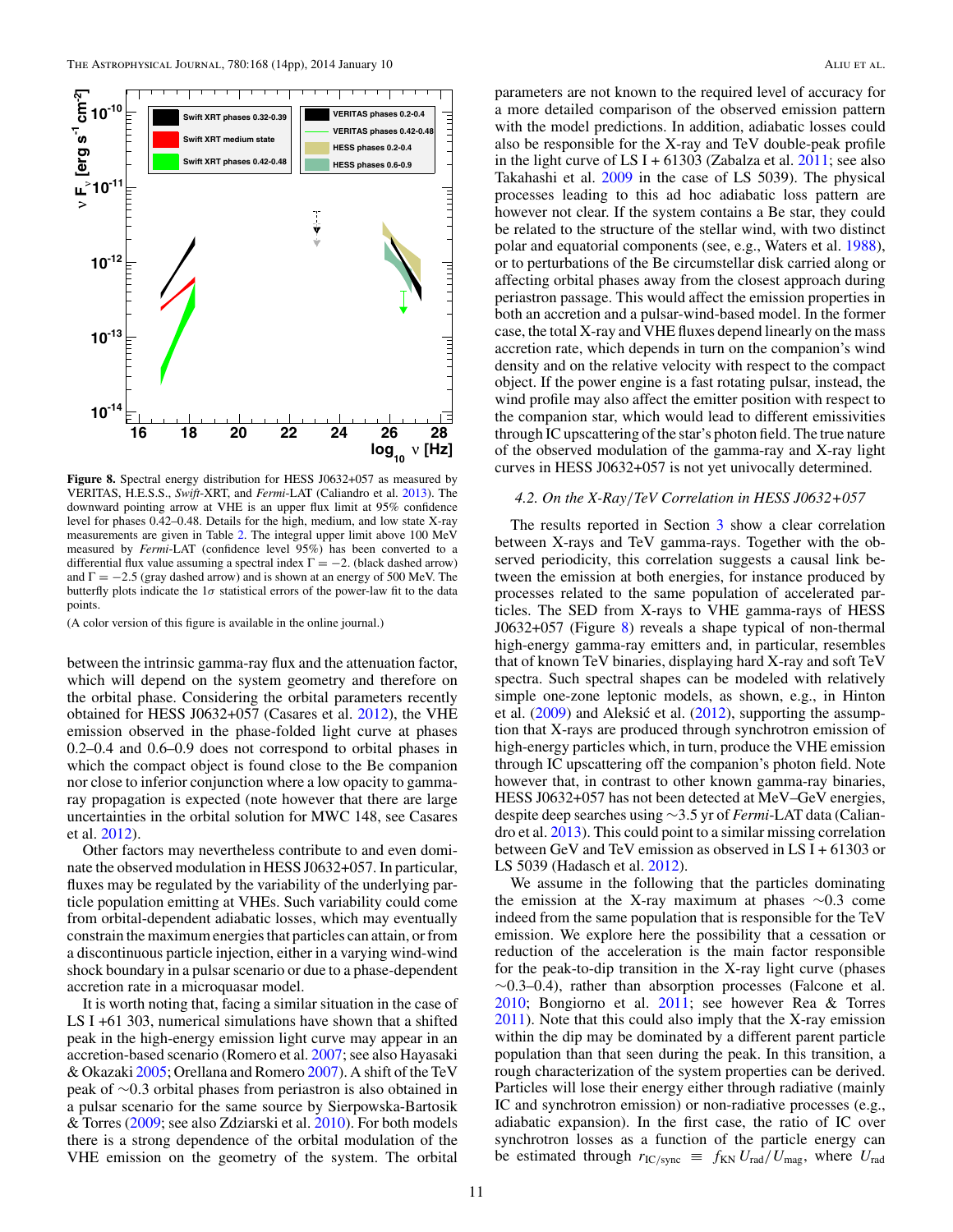and *U*mag are the photon and magnetic field energy densities, respectively, and the factor $f_{KN}$  accounts for Klein–Nishina (KN) effects in the IC cross-section (Moderski et al. [2005;](#page-14-0) see also Hinton et al. [2009\)](#page-13-0).  $U_{rad}$  can be estimated assuming a distance *d* ∼ *a* ≈ 2*.*38 AU from the emitter to the companion star (*a* is the semimajor axis of the orbit; Casares et al. [2012\)](#page-13-0), with a radius  $R_{\star}$  = 6.0  $R_{\odot}$  and a temperature  $T_{\text{eff}}$  = 27.500 K (Aragona et al. [2010\)](#page-13-0), which yields a peak of the target photon field at  $\epsilon_0/m_e c^2 \approx 1.3 \times 10^{-5}$ . For *U*<sub>mag</sub>, Moldón et al. ([2011\)](#page-14-0) reported the detection of radio emission from HESS J0632+057 observed close to the X-ray peak in 2011. The authors favor a synchrotron origin for this radio emission, and assuming equipartition of the magnetic field energy with the kinetic energy of the emitting electrons they derive a value  $B \approx 20$  mG. The radio and VHE emission regions could be very different in size and location, however, so they may not be characterized by the same magnetic field energy density. Assuming a range of magnetic field values  $B = 10, 20$  and 50 mG, the ratio  $r_{\text{IC/sync}} = 1$  would correspond to electron energies  $E_e \approx 8.7, 3.4,$  and 1.0 TeV, respectively. For lower and higher energies, IC and synchrotron processes would correspondingly dominate the total radiative losses. Note however that the upper limits at GeV energies reported in Caliandro et al. [\(2013\)](#page-13-0), and the lack of information at hard X-rays, prevent a more accurate evaluation of the energy output channeled through both radiation mechanisms.

Further constraints can be obtained from the X-ray phasefolded light curve. If the *Swift*-XRT flux has a synchrotron origin, electrons with energies  $E_e \approx 0.285 \left(E_{\text{sync}}\right)$ 5.4 keV)<sup>1/2</sup>(*B*/1 G)<sup>−1/2</sup> TeV are required ( $E_{\text{sync}}$  is the characteristic synchrotron energy of the emitted photon). For the range of magnetic field values  $B = 10, 20,$  and 50 mG,  $E_e \sim 4.5, 3.2,$  and 2.0 TeV, respectively, and from the considerations above, both synchrotron and IC processes would contribute significantly to the radiative particle cooling (see, e.g., Skilton et al. [2009\)](#page-14-0). The total time scale for the radiative losses,  $t_{\text{rad}} = (t_{\text{sync}}^{-1} + t_{\text{IC-KN}}^{-1})^{-1}$ would range between ∼1.5 days and ∼2 days. This time scale is roughly comparable to that in which the X-ray flux is observed to decrease by a noticeable factor in the transition from the X-ray maximum to the X-ray dip in Figure [4](#page-8-0) ( $t_{\text{peak-dip}} \sim 0.01$ ) phases corresponding to 3.3 days using  $P = 315$  days).

Regarding adiabatic losses, Moldón et al. ([2011\)](#page-14-0) report also on the detection of extended radio emission from HESS J0632+057 seen 30 days after the X-ray peak in 2011 January/February.<sup>70</sup> The total extension of this emission was of the order of 50 mas, which translates to about *l*ext ∼75 AU when a distance of ∼1*.*5 kpc to the source is assumed. If material ejected from the vicinity of the compact object expanded to reach  $l_{\text{ext}}$  in  $\lesssim$  30 days, an expansion velocity  $v_{\text{exp}} \gtrsim 1.2 \times 10^8 \text{ cm s}^{-1}$  would imply an adiabatic cooling time *t*<sub>ad</sub> ∼ *l*<sub>ext</sub>/*v*<sub>exp</sub>  $\lesssim$  108 days. Therefore, radiative cooling may have dominated the total losses during the X-ray peak-to-dip transition, unless the ejected material expanded at a high velocity within the 30 day lag between the two radio observations,  $v_{\text{exp}} \sim 0.25 c$ , in which case  $t_{\text{ad}} \approx t_{\text{rad}}$ .

These crude estimates should be seen more as illustrative than as a detailed description of the true physical processes leading to the observed high-energy emission in HESS J0632+057, and alternative scenarios may be considered. On the one hand, electrons could produce X-rays through IC instead of synchrotron processes, reaching also the gamma-ray domain. In that case, however, the wide range of electron energies required would imply very different cooling time scales, at odds with the tight correlation observed in the X-ray*/*TeV light curve. Furthermore, the lack of GeV emission (Caliandro et al. [2013\)](#page-13-0), would be difficult to justify in such scenario. On the other hand, VHE emission could be produced through hadronic interactions of protons accelerated close to the compact object against ions present in the companion's wind and*/*or circumstellar disk. In parallel, secondary electrons*/*positrons would then be produced through pion decay in the same proton-proton interactions that would initiate the gamma-ray fluxes, leading to an X-ray energy flux at a level ∼1*/*2 of that produced at gamma-rays (see, e.g., Kelner et al. [2006\)](#page-13-0). This is not observed, however, during the X-ray*/*TeV peak at phase ∼0*.*3 (see Figure [8\)](#page-11-0), in which a similar luminosity is radiated at both X-rays and TeV energies. Note also that there is no evidence of a cutoff of the X-ray spectrum, which is relatively hard with a spectral index of  $1.46 \pm 0.06$ , and which may even extend into the hard X-ray domain, enhancing the total X-ray luminosity of the source.

Finally, properties of the medium like the radiation and matter density fields, rather than the intrinsic properties of the emitter, could be responsible for the simultaneous modulation that shapes the observed fluxes at X-ray and gamma-ray energies in a periodic way. However, it should be noted that VHE radiation is affected mainly by the interaction with the companion star photon field. Conversely, X-ray fluxes are mainly reprocessed through interactions with the ambient matter. In this regard, an enhancement of the local matter density might be expected during the X-ray light curve minima, which has not been observed (see, e.g., Bongiorno et al. [2011;](#page-13-0) Rea & Torres [2011\)](#page-14-0). This, together with the tight X-ray*/*TeV correlation implying a similar modulation of the fluxes at both energy bands, favors a scenario in which the variability arises from a modulation of a common underlying emitting-particle population.

A correlation of X-ray and TeV emission has also been observed in other gamma-ray binaries. In particular, correlated X-ray*/*VHE emission has been reported in the case of LS I +61 303 through simultaneous MAGIC, *XMM-Newton*, and *Swift*-XRT observations in a multiwavelength campaign conducted in 2007 (Anderhub et al. [2009\)](#page-13-0). The correlation result was not apparent however in later observations of the source (Acciari et al. [2011\)](#page-13-0), and a change in the source*/*medium properties has also been observed in recent gamma-ray observations (Acciari et al. [2011;](#page-13-0) Aleksić et al. [2012;](#page-13-0) Hadasch et al. [2012\)](#page-13-0), which display strong deviations of the source phase-folded flux profiles as compared to older data. The processes leading to such transitions in the modulation of the light curve are not clear, although a relation to the superorbital variability of the companion star seen at lower radio and X-ray energies has been suggested (Gregory [2002;](#page-13-0) see also Li et al. [2012;](#page-13-0) Chernyakova et al. [2012\)](#page-13-0). As compared to LS I +61 303, the emission from HESS J0632+057 seems to be steadier, with a remarkably lower orbit-to-orbit variability and only small deviations from the main, long-term pattern observed for more than five years. Further observations are required to assess whether a superorbital modulation is also present in HESS J0632+057.

# 5. FINAL REMARKS

HESS J0632+057 together with LS I +61 303 and PSR B1259-63 is one of the three gamma-ray binaries known to contain a Be companion star. Common processes leading to the

 $70$  Note, however, that the flux obtained for this extended radio emission is below the rms level of that derived for the point-like source emission obtained close to the X-ray maximum.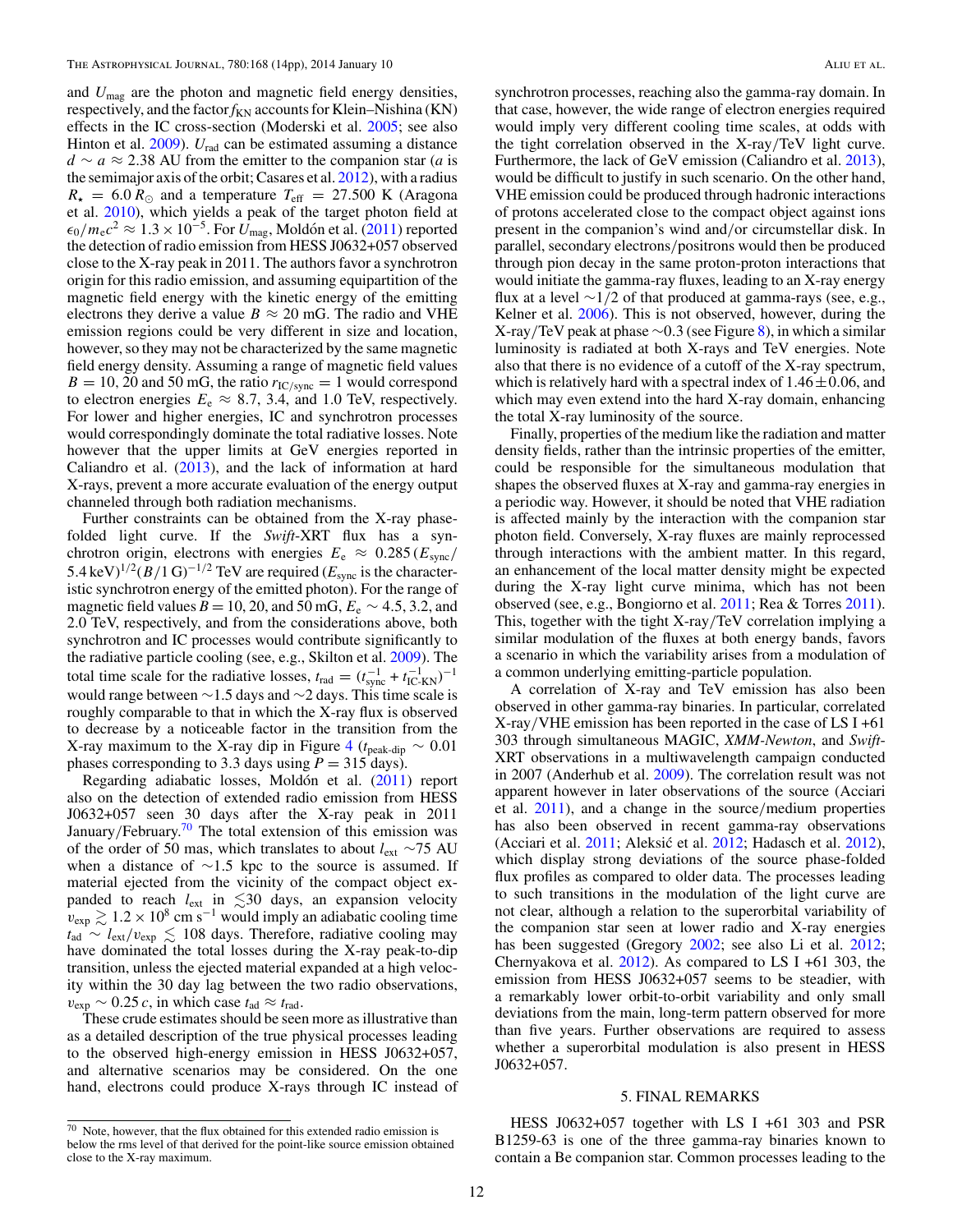<span id="page-13-0"></span>production of non-thermal emission from radio to VHE gamma rays may explain the broad-band energy distribution in all of them. However, differences in their orbital parameters and the nature of the still-unknown power sources in LS  $I + 61303$  and HESS J0632+057, may ultimately define their individual observational properties, including the phase-folded patterns observed in each case. Detailed models with a realistic description of the geometry of the orbit, the interaction of the stellar wind with the wind or jet of the compact object, and the distribution of photon and matter fields, are necessary to get a deeper understanding of the system and its orbital variability.

Due to their variable and relatively well-constrained environment, the characterization of the high-energy behavior of gamma-ray binaries has become an important research field in recent years. New candidates have been discovered (e.g., 1FGL J1018.6-5856; *Fermi*-LAT Collaboration 2012; Abramowski et al. 2012) and unexpected features are being observed in some of the known sources as, e.g., in PSR B1259-63 (Abdo et al.  $2011$ ) and LS I +61 303 (Acciari et al.  $2011$ ). Furthermore, detailed numerical simulations are being run (e.g., Romero et al. [2007;](#page-14-0) Sierpowska-Bartosik & Torres [2008;](#page-14-0) Perucho et al. [2010;](#page-14-0) Perucho & Bosch-Ramon [2012;](#page-14-0) Bosch-Ramon et al. 2012) as well as new scenarios are being proposed to explain them (see, e.g., Khangulyan et al. 2012; see also Torres et al. [2012;](#page-14-0) Zabalza et al. [2013;](#page-14-0) Bednarek & Sitarek 2013). These and future studies, together with the improved capabilities of next-generation VHE observatories, may provide new clues to unveil the physics behind gamma-ray binaries.

This research is supported by grants from the U.S. Department of Energy Office of Science, the U.S. National Science Foundation and the Smithsonian Institution, by NSERC in Canada, by Science Foundation Ireland (SFI 10*/*RFP*/*AST2748) and by STFC in the U.K. We acknowledge the excellent work of the technical support staff at the Fred Lawrence Whipple Observatory and at the collaborating institutions in the construction and operation of the instrument. G.M. acknowledges support through the Young Investigators Program of the Helmholtz Association. M.D. is funded by contract ERC-StG-259391 from the European Community.

The support of the Namibian authorities and of the University of Namibia in facilitating the construction and operation of H.E.S.S. is gratefully acknowledged, as is the support by the German Ministry for Education and Research (BMBF), the Max Planck Society, the French Ministry for Research, the CNRS-IN2P3 and the Astroparticle Interdisciplinary Programme of the CNRS, the U.K. Particle Physics and Astronomy Research Council (PPARC), the IPNP of the Charles University, the South African Department of Science and Technology and National Research Foundation, and by the University of Namibia. We appreciate the excellent work of the technical support staff in Berlin, Durham, Hamburg, Heidelberg, Palaiseau, Paris, Saclay, and in Namibia in the construction and operation of the H.E.S.S. equipment.

*Facilities:* VERITAS, HESS, *Swift*

#### REFERENCES

- Abdo, A. A., Ackermann, M., Ajello, M., et al. (*Fermi*-LAT Collaboration) 2010, [ApJS,](http://dx.doi.org/10.1088/0067-0049/188/2/405) [188, 405](http://adsabs.harvard.edu/abs/2010ApJS..188..405A)
- Abdo, A. A., Ackermann, M., Ajello, M., et al. (*Fermi*-LAT Collaboration) 2011, [ApJ,](http://dx.doi.org/10.1088/2041-8205/736/1/L11) [736, 11](http://adsabs.harvard.edu/abs/2011ApJ...736L..11A)
- Abramowski, A., Acero, F., Aharonian, F., et al. (H.E.S.S. Collaboration) 2012, A&A, [541A, 5](http://adsabs.harvard.edu/abs/2012A&A...541A...5H)
- Acciari, V. A., Aliu, E., Arlen, T., et al. (VERITAS Collaboration) 2009, [ApJL,](http://dx.doi.org/10.1088/0004-637X/698/2/L94) [698, L94](http://adsabs.harvard.edu/abs/2009ApJ...698L..94A)
- Acciari, V. A., Aliu, E., Arlen, T., et al. (VERITAS Collaboration) 2011, [ApJ,](http://dx.doi.org/10.1088/0004-637X/738/1/3) [738, 3](http://adsabs.harvard.edu/abs/2011ApJ...738....3A)
- Acciari, V. A., Beilicke, M., Blaylock, G., et al. (VERITAS Collaboration) 2008, [ApJ,](http://dx.doi.org/10.1086/587736) [679, 1427](http://adsabs.harvard.edu/abs/2008ApJ...679.1427A)
- Aharonian, F. A., Akhperjanian, A. G., Aye, K.-M., et al. (H.E.S.S. Collaboration) 2005a, [A&A,](http://dx.doi.org/10.1051/0004-6361:20052983) [442, 1](http://adsabs.harvard.edu/abs/2005A&A...442....1A)
- Aharonian, F. A., Akhperjanian, A. G., Aye, K.-M., et al. (H.E.S.S. Collaboration) 2005b, [Sci,](http://dx.doi.org/10.1126/science.1113764) [309, 746](http://adsabs.harvard.edu/abs/2005Sci...309..746A)
- Aharonian, F. A., Akhperjanian, A. G., Aye, K.-M., et al. (H.E.S.S. Collaboration) 2006, [A&A,](http://dx.doi.org/10.1051/0004-6361:20065351) [457, 899](http://adsabs.harvard.edu/abs/2006A&A...457..899A)
- Aharonian, F. A., Akhperjanian, A. G., Bazer-Bachi, A. R., et al. (H.E.S.S. Collaboration) 2007, [A&A,](http://dx.doi.org/10.1051/0004-6361:20077299) [469, L1](http://adsabs.harvard.edu/abs/2007A&A...469L...1A)
- Albert, J., Aliu, E., Anderhub, H., et al. (MAGIC Collaboration) 2006, [Sci,](http://dx.doi.org/10.1126/science.1128177) [312, 1771](http://adsabs.harvard.edu/abs/2006Sci...312.1771A)
- Albert, J., Aliu, E., Anderhub, H., et al. (MAGIC Collaboration) 2007, [ApJ,](http://dx.doi.org/10.1086/521145) [665, 51](http://adsabs.harvard.edu/abs/2007ApJ...665L..51A)
- Albert, J., Aliu, E., Anderhub, H., et al. (MAGIC Collaboration) 2009, [ApJ,](http://dx.doi.org/10.1088/0004-637X/693/1/303) [693, 303](http://adsabs.harvard.edu/abs/2009ApJ...693..303A)
- Aleksic, J., Alvarez, E. A., Antonelli, L. A., et al. (MAGIC Collaboration) ´ 2012, [ApJL,](http://dx.doi.org/10.1088/2041-8205/754/1/L10) [754, L10](http://adsabs.harvard.edu/abs/2012ApJ...754L..10A)
- Alexander, T. 1997, in Astronomical Time Series, ed. D. Maoz, A. Sternberg, & E. M. Leibowitz (Dordrecht: Kluwer), 163
- Anderhub, H., Antonelli, L. A., Antoranz, P., et al. (MAGIC Collaboration) 2009, [ApJL,](http://dx.doi.org/10.1088/0004-637X/706/1/L27) [706, L27](http://adsabs.harvard.edu/abs/2009ApJ...706L..27A)
- Aragona, C., McSwain, M. V., & De Becker, M. 2010, [ApJ,](http://dx.doi.org/10.1088/0004-637X/724/1/306) [724, 306](http://adsabs.harvard.edu/abs/2010ApJ...724..306A)
- Arnaud, K. A. 1996, in ASP Conf. Ser. 101, Astronomical Data Analysis Software and Systems V, ed. G. Jacoby & J. Barnes (San Francisco, CA: ASP), [17](http://adsabs.harvard.edu/abs/1996ASPC..101...17A)
- Ball, L., & Kirk, J. G. 2000, APh, [12, 335](http://adsabs.harvard.edu/abs/2000APh....12..335B)
- Bednarek, W., & Sitarek, J. 2013, [MNRAS,](http://dx.doi.org/10.1093/mnras/stt098) [430, 2951](http://adsabs.harvard.edu/abs/2013MNRAS.430.2951B)
- Berge, D., Funk, S., & Hinton, J. 2007, [A&A,](http://dx.doi.org/10.1051/0004-6361:20066674) [466, 1219](http://adsabs.harvard.edu/abs/2007A&A...466.1219B)
- Blackburn, J. K. 1995, in ASP Conf. Ser. 77, Astronomical Data Analysis Software and Systems IV, ed. R. A. Shaw, H. E. Payne, & J. J. E. Hayes (San Francisco, CA: ASP), [367](http://adsabs.harvard.edu/abs/1995ASPC...77..367B)
- Bogovalov, S., Khangulyan, D., Koldoba, A. V., et al. 2008, [MNRAS,](http://dx.doi.org/10.1111/j.1365-2966.2008.13226.x) [387, 63B](http://adsabs.harvard.edu/abs/2008MNRAS.387...63B)
- Bongiorno, S. D., Falcone, A. D., Stroh, M., et al. 2011, [ApJL,](http://dx.doi.org/10.1088/2041-8205/737/1/L11) [737, L11](http://adsabs.harvard.edu/abs/2011ApJ...737L..11B)
- Bordas, P. (H.E.S.S. Collaboration), & Maier, G. (VERITAS Collaboration) 2012, in AIP Conf. Proc. 1505, High Eenergy Gamma-Ray Astronomy: 5th International Meeting on High Energy Gamma-Ray Astronomy, ed. F. A. Aharonian, W. Hofman, & F. M. Rieger (Melville, NY: AIP), [366](http://adsabs.harvard.edu/abs/2012AIPC.1505..366B)
- Bosch-Ramon, V., Barkov, M. V., Khangulyan, D., & Perucho, M. 2012, [A&A,](http://dx.doi.org/10.1051/0004-6361/201219251) [544, 59](http://adsabs.harvard.edu/abs/2012A&A...544A..59B)
- Böttcher, M., & Dermer, C. D. 2005, [ApJ,](http://dx.doi.org/10.1086/498615) 634, 81
- Burrows, D. N., Hill, J. E., Nousek, J. A., et al. 2005, SSRv, [120, 165](http://adsabs.harvard.edu/abs/2005SSRv..120..165B)
- Caliandro, G. A., Hill, A. B., Torres, D. F., et al. 2013, [MNRAS,](http://dx.doi.org/10.1093/mnras/stt1615) [436, 740](http://adsabs.harvard.edu/abs/2013MNRAS.436..740C)
- Casares, J., Ribó, M., Ribas, I., et al. 2012, *MNRAS*, [421, 1103](http://adsabs.harvard.edu/abs/2012MNRAS.421.1103C)
- Chernyakova, M., Neronov, A., Aharonian, F. A., et al. 2009, [MNRAS,](http://dx.doi.org/10.1111/j.1365-2966.2009.15116.x) 397, 212
- Chernyakova, M., Neronov, A., Molkov, S., et al. 2012, [ApJL,](http://dx.doi.org/10.1088/2041-8205/747/2/L29) [747, L29](http://adsabs.harvard.edu/abs/2012ApJ...747L..29C)
- Corcoran, M. F. 2005, [AJ,](http://dx.doi.org/10.1086/428756) [129, 2018](http://adsabs.harvard.edu/abs/2005AJ....129.2018C)
- de Naurois, M., & Rolland, L. 2009, APh, [32, 231](http://adsabs.harvard.edu/abs/2009APh....32..231D)
- Dubus, G. 2006a, [A&A,](http://dx.doi.org/10.1051/0004-6361:20054779) [456, 801](http://adsabs.harvard.edu/abs/2006A&A...456..801D)
- Dubus, G. 2006b, [A&A,](http://dx.doi.org/10.1051/0004-6361:20054233) [451, 9](http://adsabs.harvard.edu/abs/2006A&A...451....9D)
- Dubus, G. 2013, A&ARv, [21, 64](http://adsabs.harvard.edu/abs/2013A&ARv..21...64D)
- Dubus, G., Cerutti, B., & Henri, G. 2010, [A&A,](http://dx.doi.org/10.1051/0004-6361/201014023) [516, A18](http://adsabs.harvard.edu/abs/2010A&A...516A..18D)
- Edelson, R. A., & Krolik, J. H. 1988, [ApJ,](http://dx.doi.org/10.1086/166773) [333, 646](http://adsabs.harvard.edu/abs/1988ApJ...333..646E)
- Falcone, A., Grube, J., Hinton, J., et al. 2010, [ApJL,](http://dx.doi.org/10.1088/2041-8205/708/1/L52) [708, L52](http://adsabs.harvard.edu/abs/2010ApJ...708L..52F)
- *Fermi*-LAT Collaboration 2012, [Sci,](http://dx.doi.org/10.1126/science.1213974) [335, 189](http://adsabs.harvard.edu/abs/2012Sci...335..189F)
- Gregory, P. C. 2002, [ApJ,](http://dx.doi.org/10.1086/341257) [575, 427](http://adsabs.harvard.edu/abs/2002ApJ...575..427G)
- Hadasch, D., Torres, D. F., Tanaka, T., et al. 2012, [ApJ,](http://dx.doi.org/10.1088/0004-637X/749/1/54) [749, 54](http://adsabs.harvard.edu/abs/2012ApJ...749...54H) Hartman, R. C., Bertsch, D. L., Bloom, S. D., et al. 2012, [ApJS,](http://dx.doi.org/10.1086/313231) [123, 79](http://adsabs.harvard.edu/abs/1999ApJS..123...79H)
- Hayasaki, K., & Okazaki, A. T. 2005, [MNRAS,](http://dx.doi.org/10.1111/j.1745-3933.2005.00036.x) [360, L15](http://adsabs.harvard.edu/abs/2005MNRAS.360L..15H)
- H.E.S.S. Collaboration 2013, [A&A,](http://dx.doi.org/10.1051/0004-6361/201220612) [551, A94](http://adsabs.harvard.edu/abs/2013A&A...551A..94H)
- 
- Hillas, M. 1985, in Proc. 19th ICRC, ed. F. C. Jones, Vol. 3 (La Jolla, CA: NASA), 445
- Hinton, J., Skilton, J. L., Funk, S., et al. 2009, [ApJL,](http://dx.doi.org/10.1088/0004-637X/690/2/L101) [690, L101](http://adsabs.harvard.edu/abs/2009ApJ...690L.101H)
- Hoffmann, A. D., Klochkov, D., Santangelo, A., et al. 2009, [A&A,](http://dx.doi.org/10.1051/0004-6361:200811397) [494, L37](http://adsabs.harvard.edu/abs/2009A&A...494L..37H)
- Hog, E., Kuzmin, A., Bastian, U., et al. 1998, A&A, [335, L65](http://adsabs.harvard.edu/abs/1998A&A...335L..65H) Jackson, J. C. 1972, NPhS, [236, 39](http://adsabs.harvard.edu/abs/1972NPhS..236...39J)
- 

Kelner, S. R., Aharonian, F. A., & Bugayov, V. V. 2006, PhRvD, [74, 034018](http://adsabs.harvard.edu/abs/2006PhRvD..74c4018K)

Khangulyan, D., Aharonian, F. A., Bogovalov, S. V., et al. 2012, [ApJ,](http://dx.doi.org/10.1088/2041-8205/752/1/L17) [752, 17](http://adsabs.harvard.edu/abs/2012ApJ...752L..17K)

- Krawczynski, H., Carter-Lewis, D. A., Duke, C., et al. 2006, APh, [25, 380](http://adsabs.harvard.edu/abs/2006APh....25..380K)
- Li, J., Torres, D. F., Zhang, S., et al. 2011, [ApJ,](http://dx.doi.org/10.1088/0004-637X/733/2/89) [733, 89](http://adsabs.harvard.edu/abs/2011ApJ...733...89L)
- Li, J., Torres, D. F., Zhang, S., et al. 2012, [ApJL,](http://dx.doi.org/10.1088/2041-8205/744/1/L13) [744, L13](http://adsabs.harvard.edu/abs/2012ApJ...744L..13L)
- Li, T. P., & Ma, Y. Q. 1983, [ApJ,](http://dx.doi.org/10.1086/161295) [272, 317](http://adsabs.harvard.edu/abs/1983ApJ...272..317L)